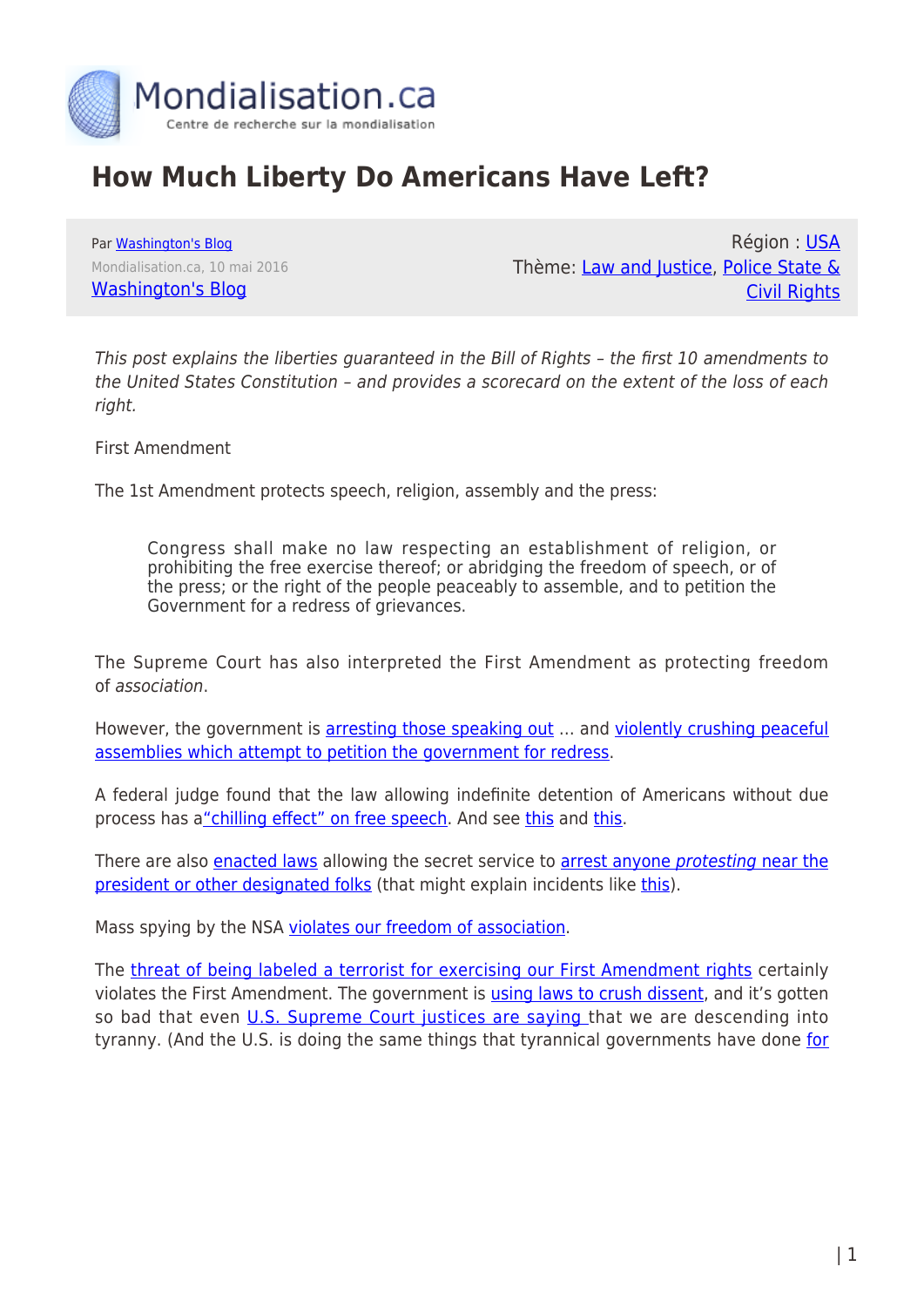

[5,000 years](http://www.washingtonsblog.com/2014/06/spying-different-time.html) to crush dissent.)

Photo Caption: Painting by Anthony Freda: [www.AnthonyFreda.com](http://www.anthonyfreda.com/).

For example, the following actions may get an American citizen living on U.S. soil labeled as a "suspected terrorist" today:

- Taking any [steps to protect your privacy](http://www.washingtonsblog.com/2014/07/nsa-targets-extremists-people-try-avoid-intrusive-spying-using-privacy-tools.html/) (and [see this\)](http://www.washingtonsblog.com/2013/10/chief-dhs-privacy-officer-government-called-privacy-office-terrorists.html)
- [Being a hippy](http://missoulian.com/news/local/missoula-police-seek-homeland-security-grant-cite-rainbow-family-as/article_dd23a072-c72a-5d4f-bb26-f19fc4af82ac.html)
- [Complaining about the taste](http://www.networkworld.com/community/blog/you-might-be-terrorist-if-you-complain-about-your-tap-water) of your tap water
- [Being young](http://www.wired.com/dangerroom/2012/10/insider-threat/) (if you live near a battle zone, you are [fair game;](http://www.washingtonsblog.com/2012/06/u-s-labels-all-young-men-in-battle-zones-as-militants-and-american-soil-is-now-considered-a-battle-zone.html) and [see this](http://www.washingtonsblog.com/2012/12/no-child-left-behind.html))
- [Acting like a kid](http://www.oaoa.com/news/education/article_6b47c224-a8d2-11e4-8989-1f5b0d13dadd.html)
- **[Using social media](http://www.wired.com/dangerroom/2012/10/insider-threat/)**
- **[Reporting or doing journalism](http://www.washingtonsblog.com/2012/09/in-america-journalists-are-considered-terrorists.html)** (and [here](http://www.theguardian.com/media/2010/dec/19/assange-high-tech-terrorist-biden) and [here](http://www.rawstory.com/rs/2013/06/11/rep-peter-king-punish-journalists-who-report-classified-information/))
- Having ["strange odors"](http://oathkeepers.org/oath/2011/08/10/7769/) or ["bright colored stains on clothes"](http://oathkeepers.org/oath/2011/08/10/7769/) (what if you eat mustard or ketchup?)
- **[Speaking out against government policies](http://www.counterpunch.org/cohn09302006.html)**
- **[Protesting anything](http://www.washingtonsblog.com/2011/11/in-modern-america-liking-peace-is-considered-terrorism.html)** (such as participating in the ["Occupy"](http://www.nytimes.com/2012/12/25/nyregion/occupy-movement-was-investigated-by-fbi-counterterrorism-agents-records-show.html?_r=0) or ["Tea](http://www.politico.com/news/stories/0811/60421.html)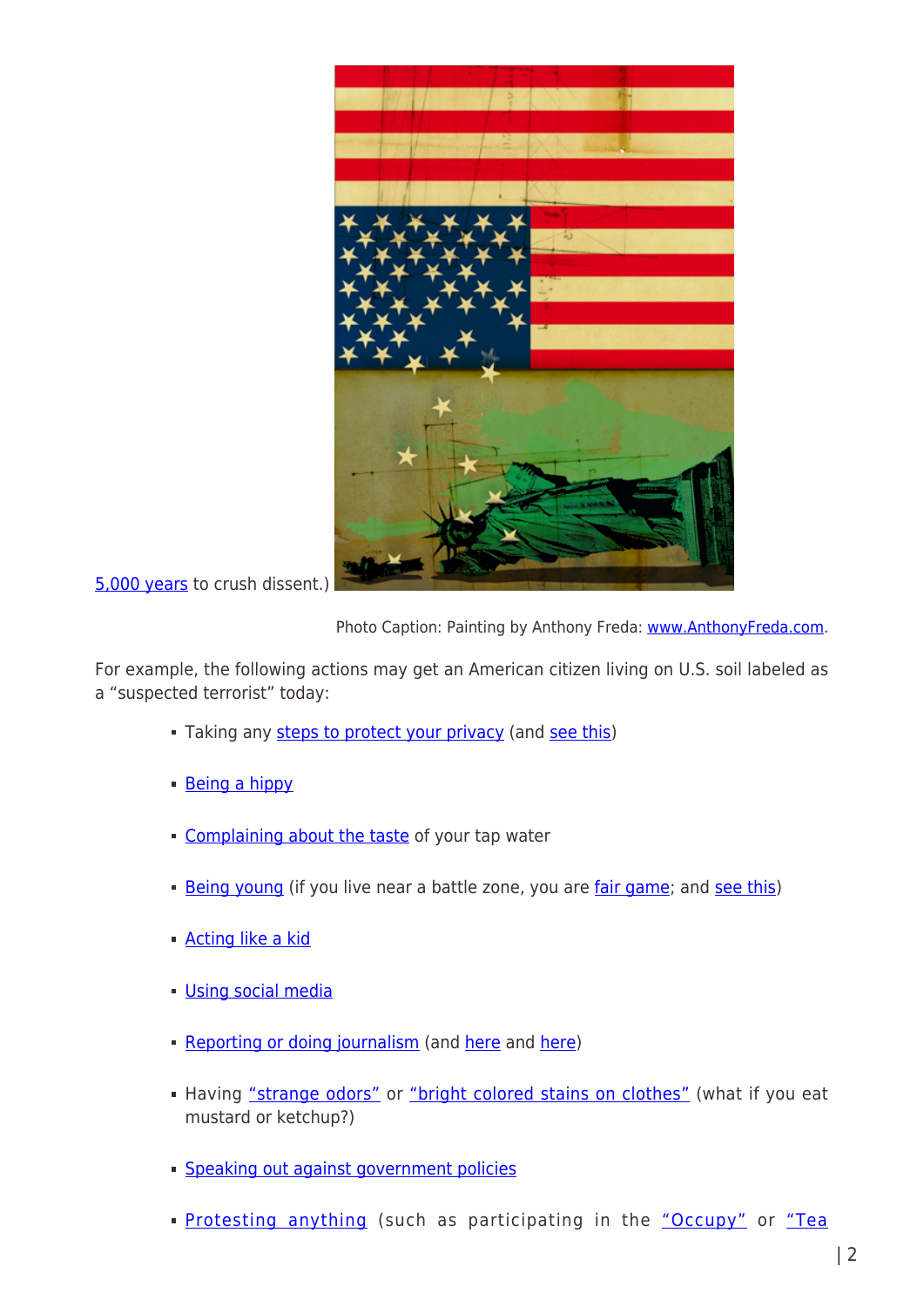[Party"](http://www.politico.com/news/stories/0811/60421.html) movements). For example,[Department of Defense training](http://open.salon.com/blog/dennis_loo/2009/06/14/dod_training_manual_protests_are_low-level_terrorism) [manuals](http://open.salon.com/blog/dennis_loo/2009/06/14/dod_training_manual_protests_are_low-level_terrorism) classify all protest as ["low-level terrorism"](http://www.washingtonsblog.com/2012/09/the-real-meaning-of-the-1-year-anniversary-of-occupy-wall-street.html#). And see [this,](http://www.washingtonsblog.com/2014/08/explain-snipers-shadowing-occupy-protests.html) [this,](http://www.foxnews.com/story/0,2933,526972,00.html) [this](http://www.contracostatimes.com/politics/ci_12589887) and this

- Ouestioning war (even though [war reduces our national security](http://www.washingtonsblog.com/2011/04/four-stories-this-week-prove-that-the-war-on-terror-is-a-farce.html); and see [this\)](http://www.washingtonsblog.com/2011/11/nobel-prize-winning-economist-war-is-widely-thought-to-be-linked-to-economic-good-times-nonsense.html)
- **Criticizing the government's targeting of innocent civilians with drones** (although killing innocent civilians with drones is one of the main things which [increases](http://www.washingtonsblog.com/2010/01/nice-work-creating-new-terrorists-you.html) [terrorism](http://www.washingtonsblog.com/2010/01/nice-work-creating-new-terrorists-you.html). And see [this](http://www.washingtonsblog.com/2010/10/why-were-losing-the-war-on-terror.html))
- [Asking questions about pollution](http://www.washingtonsblog.com/2011/11/in-modern-america-liking-peace-is-considered-terrorism.html) (even at a [public Congressional hearing](http://www.usnews.com/news/articles/2012/02/02/documentary-filmmaker-josh-fox-arrested-at-fracking-hearing)?)
- **[Paying cash at an Internet cafe](http://www.boilingfrogspost.com/2012/02/06/fbi-enlists-internet-cafe-owners-to-spy-on-customers-2/)**
- [Asking questions about Wall Street shenanigans](http://www.washingtonsblog.com/2011/11/in-modern-america-liking-peace-is-considered-terrorism.html)
- **[Holding gold](http://www.washingtonsblog.com/2011/11/in-modern-america-liking-peace-is-considered-terrorism.html)**
- **[Creating alternative currencies](http://www.nysun.com/editorials/a-unique-form-of-terrorism/87269/)**
- **[Stocking up on more than 7 days of food](http://www.youtube.com/watch?v=UXKfEsgLLRU&feature=related)** (even though all [Mormons are taught to](http://jenny-evans.suite101.com/why-do-mormons-store-food-a284336) [stockpile food](http://jenny-evans.suite101.com/why-do-mormons-store-food-a284336), and most [Hawaiians store up on extra food](http://whatreallyhappened.com/node/156535))
- [Having bumper stickers saying things like "Know Your Rights Or Lose Them"](http://www.infowars.com/doj-funded-training-manual-lists-bumper-stickers-as-terrorism/)
- **[Investigating factory farming](http://www.latimes.com/news/local/environment/la-me-gs-fbi-tracking-animal-videotapers-as-terrorists-20111229,0,5919114.story)**
- **[Infringing a copyright](http://www.washingtonsblog.com/2013/08/counter-terror-gone-crazy-copyright-infringement-is-being-treated-as-terrorism.html)**
- **[Taking pictures or videos](http://www.washingtonsblog.com/2008/09/in-a-fascist-state-cameras-equal-terrorism.html)**
- **[Talking to police officers](http://www.infowars.com/dhs-video-characterizes-white-americans-as-most-likely-terrorists/)**
- [Wearing a hoodie](http://www.infowars.com/dhs-video-characterizes-white-americans-as-most-likely-terrorists/)
- **[Driving a van](http://www.infowars.com/dhs-video-characterizes-white-americans-as-most-likely-terrorists/)**
- **[Writing on a piece of paper](http://www.infowars.com/dhs-video-characterizes-white-americans-as-most-likely-terrorists/)**
- [\(Not having a Facebook account](http://www.dailymail.co.uk/news/article-2184658/Is-joining-Facebook-sign-youre-psychopath-Some-employers-psychologists-say-suspicious.html) may soon be added)

And holding the following beliefs may also be considered grounds for suspected terrorism:

- [Being frustrated with "mainstream ideologies"](http://www.wired.com/dangerroom/2012/10/insider-threat/)
- [Being a libertarian](http://www.washingtonsblog.com/2011/11/in-modern-america-liking-peace-is-considered-terrorism.html)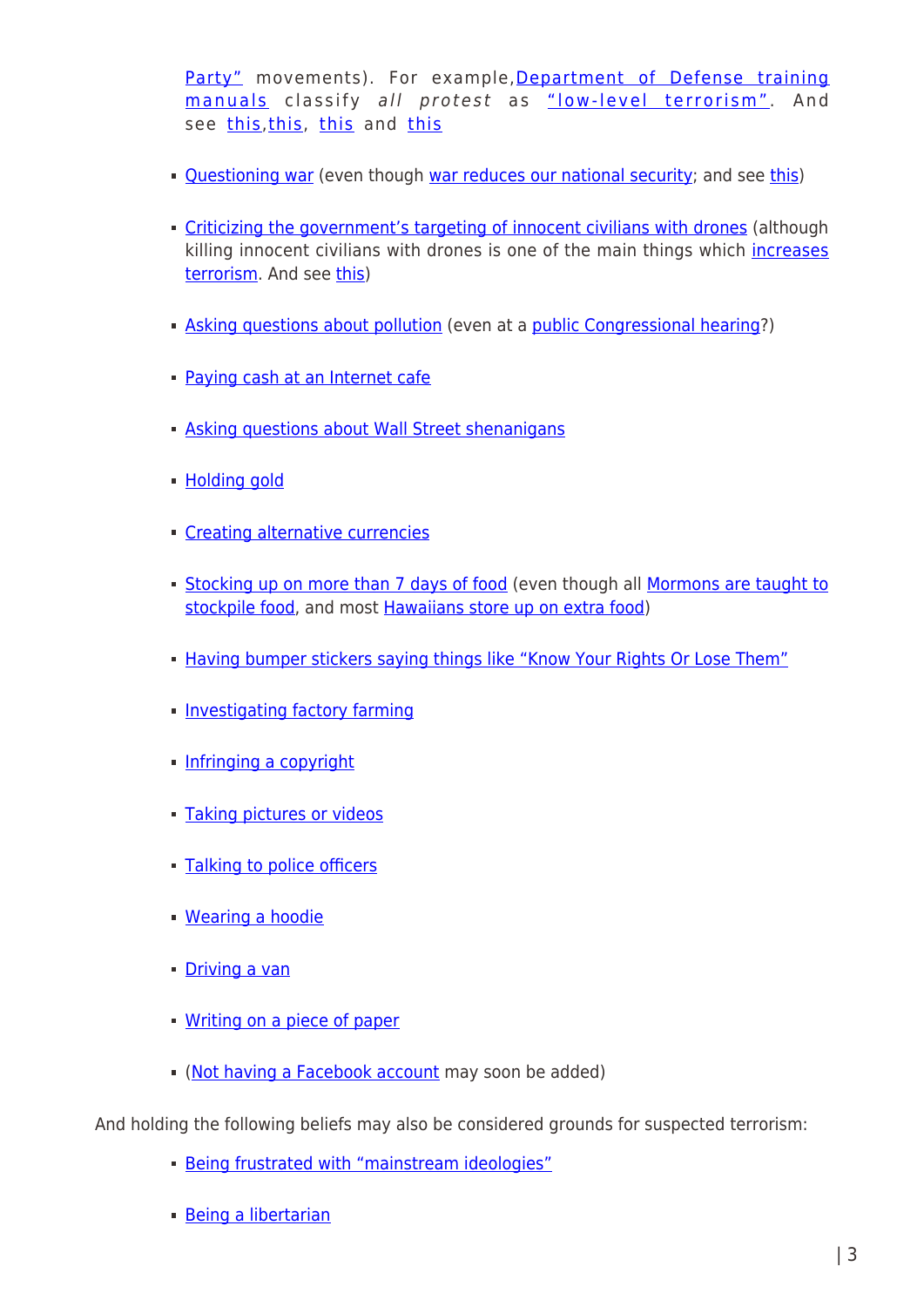- **E.** Liking [the Founding Fathers](http://www.youtube.com/watch?v=6oP1Ke70Mi8)
- **Being a [Christian](http://www.youtube.com/watch?v=6oP1Ke70Mi8)**
- Being [anti-tax, anti-regulation or for the gold standard](http://www.reuters.com/article/2012/02/07/us-usa-fbi-extremists-idUSTRE81600V20120207)
- Being ["reverent of individual liberty"](http://www.washingtonsblog.com/2012/02/government-uses-anti-terror-laws-to-crush-dissent-and-help-big-business.html)
- Being ["anti-nuclear"](http://www.washingtonsblog.com/2012/02/government-uses-anti-terror-laws-to-crush-dissent-and-help-big-business.html)
- ["Believe in conspiracy theories"](http://www.washingtonsblog.com/2012/02/government-uses-anti-terror-laws-to-crush-dissent-and-help-big-business.html)
- ["A belief that one's personal and/or national "way of life" is under attack"](http://www.washingtonsblog.com/2012/02/government-uses-anti-terror-laws-to-crush-dissent-and-help-big-business.html)
- ["Impose strict religious tenets or laws on society \(fundamentalists\)"](http://www.washingtonsblog.com/2012/02/government-uses-anti-terror-laws-to-crush-dissent-and-help-big-business.html)
- ["Insert religion into the political sphere"](http://www.washingtonsblog.com/2012/02/government-uses-anti-terror-laws-to-crush-dissent-and-help-big-business.html)
- ["Those who seek to politicize religion"](http://www.washingtonsblog.com/2012/02/government-uses-anti-terror-laws-to-crush-dissent-and-help-big-business.html)
- ["Supported political movements for autonomy"](http://www.washingtonsblog.com/2012/02/government-uses-anti-terror-laws-to-crush-dissent-and-help-big-business.html)
- **Being ["anti-abortion"](http://www.washingtonsblog.com/2012/02/government-uses-anti-terror-laws-to-crush-dissent-and-help-big-business.html)**
- **Being ["anti-Catholic"](http://www.washingtonsblog.com/2012/02/government-uses-anti-terror-laws-to-crush-dissent-and-help-big-business.html)**
- Being ["anti-global"](http://www.washingtonsblog.com/2012/02/government-uses-anti-terror-laws-to-crush-dissent-and-help-big-business.html)
- ["Suspicious of centralized federal authority"](http://www.washingtonsblog.com/2012/02/government-uses-anti-terror-laws-to-crush-dissent-and-help-big-business.html)
- ["Fiercely nationalistic \(as opposed to universal and international in orientation\)"](http://www.washingtonsblog.com/2012/02/government-uses-anti-terror-laws-to-crush-dissent-and-help-big-business.html)
- "A belief in the need to be prepared for an attack either by participating in ... [survivalism"](http://www.washingtonsblog.com/2012/02/government-uses-anti-terror-laws-to-crush-dissent-and-help-big-business.html)
- [Opposing genetically engineered food](http://www.infowars.com/doj-funded-training-manual-lists-bumper-stickers-as-terrorism/)
- **[Opposing surveillance](http://www.infowars.com/dhs-video-characterizes-white-americans-as-most-likely-terrorists/)**

And [see this](http://thetruthwins.com/archives/72-types-of-americans-that-are-considered-potential-terrorists-in-official-government-documents). (Of course, [Muslims](http://www.guardian.co.uk/commentisfree/2012/dec/12/hsbc-prosecution-fine-money-laundering) are more or less subject to a separate system of justice in America.)

And 1st Amendment rights are especially chilled when power has become so concentrated that [the same agency](http://www.washingtonsblog.com/2012/10/the-same-secret-government-agency-which-spies-on-all-americans-also-decides-who-gets-assassinated-by-drones.html) which spies on all Americans also decides who should be assassinated.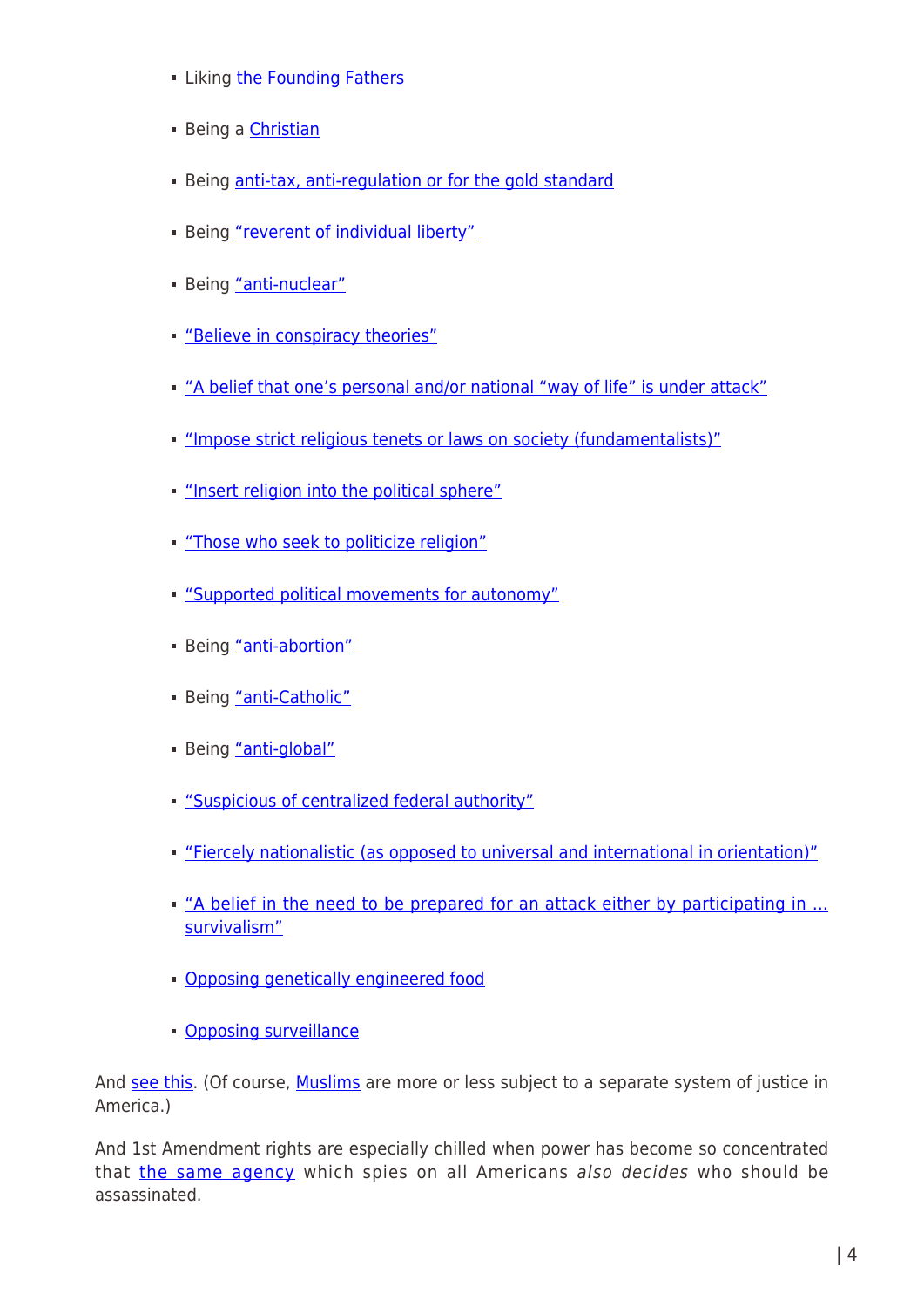Despite the clear protections found in the First Amendment, the freedoms described therein are under constant assault. Increasingly, Americans are being arrested and charged with bogus ["contempt of cop](http://www.slate.com/blogs/the_slatest/2015/07/22/sandra_bland_arrest_contempt_of_cop_is_not_illegal.html)" charges such as ["disrupting the peace"](https://www.techdirt.com/articles/20140905/07011828427/cop-to-cameraman-if-youre-invoking-your-rights-you-must-be-doing-something-wrong.shtml) or "resisting arrest" for [daring to film police](http://photographyisnotacrime.com/2014/09/09/tired-cop-blocked-arlington-police-arrest-three-cop-watchers-confiscate-cell-phones/) [officers](http://photographyisnotacrime.com/2014/09/09/tired-cop-blocked-arlington-police-arrest-three-cop-watchers-confiscate-cell-phones/) engaged in harassment or abusive practices. Journalists are being [prosecuted](http://www.huffingtonpost.com/2014/08/17/james-risen-obama_n_5685705.html) for reporting on whistleblowers. States are passing legislation to **muzzle reporting** on cruel and abusive corporate practices. Religious ministries are being [fined](http://blog.chron.com/believeitornot/2011/11/homeless-ministry-says-dallas-food-ordinance-restricts-their-religious-freedom/) for attempting to feed and house the homeless. Protesters are being [tear-gassed, beaten, arrested](http://www.thenation.com/article/181337/anatomy-fergusons-police-riot) and forced into "free speech zones." And under the guise of ["government speech,](http://www.scotusblog.com/case-files/cases/walker-v-texas-division-sons-of-confederate-veterans-inc/)" the courts have reasoned that the government can discriminate freely against any First Amendment activity that takes place within a government forum.

Second Amendment

The 2nd Amendment states:

A well regulated Militia, being necessary to the security of a free State, the right of the people to keep and bear Arms, shall not be infringed.

Gun control and gun rights advocates obviously have very different views about whether guns are a force for violence or for good.

But even a top liberal Constitutional law expert reluctantly admits that the right to own a gun is [as important a Constitutional right as freedom of speech or religion](http://www.washingtonsblog.com/2013/02/top-liberal-constitutional-law-expert-gun-ownership-is-an-individual-constitutional-right-as-important-as-freedom-of-speech-or-religion.html):

Like many academics, I was happy to blissfully ignore the Second Amendment. It did not fit neatly into my socially liberal agenda.

\*\*\*

It is hard to read the Second Amendment and not honestly conclude that the Framers intended gun ownership to be an individual right. It is true that the amendment begins with a reference to militias: "A well regulated militia, being necessary to the security of a free state, the right of the people to keep and bear arms, shall not be infringed." Accordingly, it is argued, this amendment protects the right of the militia to bear arms, not the individual.

Yet, if true, the Second Amendment would be effectively declared a defunct provision. The National Guard is not a true militia in the sense of the Second Amendment and, since the District and others believe governments can ban guns entirely, the Second Amendment would be read out of existence.

\*\*\*

More important, the mere reference to a purpose of the Second Amendment does not alter the fact that an individual right is created. The right of the people to keep and bear arms is stated in the same way as the right to free speech or free press. The statement of a purpose was intended to reaffirm the power of the states and the people against the central government. At the time, many feared the federal government and its national army. Gun ownership was viewed as a deterrent against abuse by the government, which would be less likely to mess with a well-armed populace.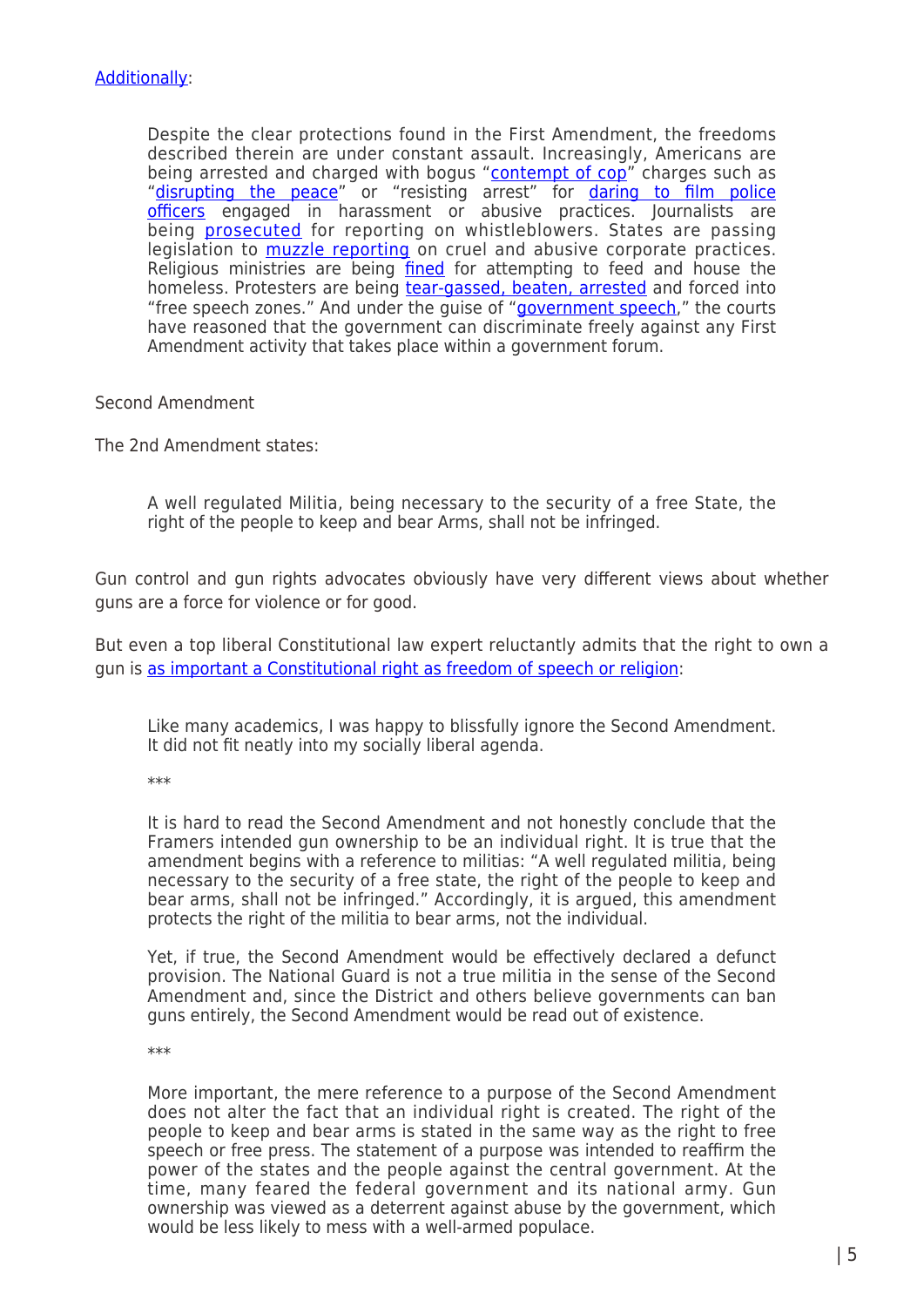Considering the Framers and their own traditions of hunting and self-defense, it is clear that they would have viewed such ownership as an individual right consistent with the plain meaning of the amendment.

None of this is easy for someone raised to believe that the Second Amendment was the dividing line between the enlightenment and the dark ages of American culture. Yet, it is time to honestly reconsider this amendment and admit that  $\ldots$  here's the really hard part  $\ldots$  the [NRA](http://www.washingtonsblog.com/2013/02/top-liberal-constitutional-law-expert-gun-ownership-is-an-individual-constitutional-right-as-important-as-freedom-of-speech-or-religion.html#) may have been right. This does not mean that Charlton Heston is the new Rosa Parks or that no restrictions can be placed on gun ownership. But it does appear that gun ownership was made a protected right by the Framers and, while we might not celebrate it, it is time that we recognize it.

And George Mason University School of Law Professor Nelson Lund and UCLA Law School Professor Adam Winkler [note:](http://constitutioncenter.org/interactive-constitution/amendments/amendment-ii)

Implicit in the debate between Federalists and Anti-Federalists were two shared assumptions. First, that the proposed new Constitution gave the federal government almost total legal authority over the army and militia. Second, that the federal government should not have any authority at all to disarm the citizenry. They disagreed only about whether an armed populace could adequately deter federal oppression.

\*\*\*

The Amendment was easily accepted because of widespread agreement that the federal government should not have the power to infringe the right of the people to keep and bear arms, any more than it should have the power to abridge the freedom of speech or prohibit the free exercise of religion.

The gun control debate – including which weapons and magazines are banned – is still in flux  $\dots$ 

# [However:](http://www.washingtonsblog.com/2015/09/give-me-liberty-or-give-me-death-the-loss-of-our-freedoms-in-the-wake-of-911.html)

Americans remain [powerless to defend themselves](http://www.alternet.org/news-amp-politics/what-happens-when-civilian-kills-cop-self-defense) against SWAT team raids and government agents armed to the teeth with military weapons better suited for the battlefield than for a country founded on freedom. Police [shootings of](http://www.npr.org/sections/thetwo-way/2015/08/12/431816968/texas-police-officer-fired-after-fatally-shooting-unarmed-college-student) [unarmed citizens](http://www.npr.org/sections/thetwo-way/2015/08/12/431816968/texas-police-officer-fired-after-fatally-shooting-unarmed-college-student)continue to outrage communities, while little is really being done to demilitarize law enforcement agencies. Indeed, just recently, North Dakota became the [first state to legalize law enforcement use of drones](http://www.npr.org/sections/thetwo-way/2015/08/27/435301160/north-dakota-legalizes-armed-police-drones) armed with weapons such as tear gas, rubber bullets, beanbags, pepper spray and Tasers.

# Third Amendment

The 3rd Amendment prohibits the government forcing people to house soldiers:

No Soldier shall, in time of peace be quartered in any house, without the consent of the Owner, nor in time of war, but in a manner to be prescribed by law.

A recent lawsuit by a Nevada family – covered by [\(Mother Jones](http://www.motherjones.com/mojo/2013/07/brief-history-third-amendment-cases), [Fox News](http://www.foxnews.com/politics/2013/07/08/family-booted-from-home-for-police-detail-suing-with-rare-use-third-amendment/) and [Courthouse](https://www.courthousenews.com/2013/07/03/59061.htm)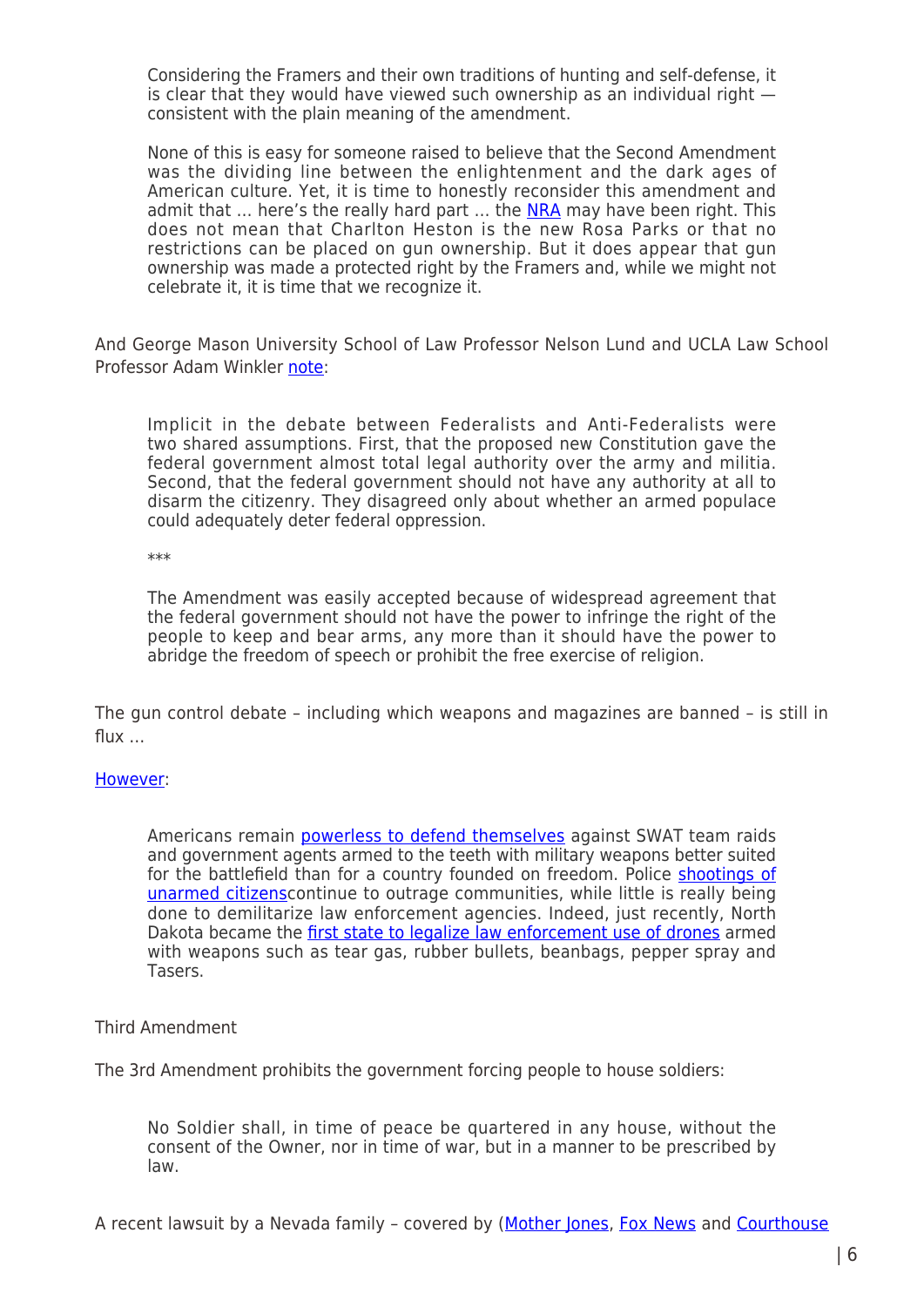[News](https://www.courthousenews.com/2013/07/03/59061.htm) – alleges violation of the Third Amendment.

The military is also arguably *quartering "digital" troops* within our homes.

Gordon S. Wood – Alva O. Way University Professor and Professor of History Emeritus at Brown University - [points out:](http://constitutioncenter.org/interactive-constitution/amendments/amendment-iii)

In its Declaration and Resolves on October 14, 1774, Congress protested the presence in a time of peace of a standing army and the quartering of troops in the colonies without their consent. Then in the Declaration of Independence of 1776, two of the many accusations Congress leveled against the king were his keeping "among us, in Times of Peace, Standing Armies, without the Consent or our Legislatures," and his "quartering large Bodies of Armed Troops among us."

\*\*\*

Some legal scholars have even begun to argue that the amendment might be applied to the government's response to terror attacks and natural disasters, and to issues involving eminent domain and the militarization of the police.

#### [Indeed:](http://www.washingtonsblog.com/2015/09/give-me-liberty-or-give-me-death-the-loss-of-our-freedoms-in-the-wake-of-911.html)

With the police increasingly training like the military, acting like the military, and posing as military forces—complete with military weapons, assault vehicles, etc.—it is clear that we now have what the founders feared most—[a](https://www.washingtonpost.com/news/volokh-conspiracy/wp/2015/03/23/federal-court-rejects-third-amendment-claim-against-police-officers/) [standing army on American soil.](https://www.washingtonpost.com/news/volokh-conspiracy/wp/2015/03/23/federal-court-rejects-third-amendment-claim-against-police-officers/) Moreover, as a result of SWAT team raids (more than 80,000 a year) where police invade homes, often without warrants, and injure and even kill unarmed citizens, [the barrier between public and](https://www.washingtonpost.com/news/volokh-conspiracy/wp/2015/03/23/federal-court-rejects-third-amendment-claim-against-police-officers/) [private property has been done away with](https://www.washingtonpost.com/news/volokh-conspiracy/wp/2015/03/23/federal-court-rejects-third-amendment-claim-against-police-officers/), leaving us with armed government agents who act as if they own our property.

Indeed, the Founding Fathers fought the Revolutionary War partly [to stop the type of](http://www.washingtonsblog.com/2014/08/founding-fathers-fought-war-stop-militarized-police.html) [militarized police that we now have.](http://www.washingtonsblog.com/2014/08/founding-fathers-fought-war-stop-militarized-police.html)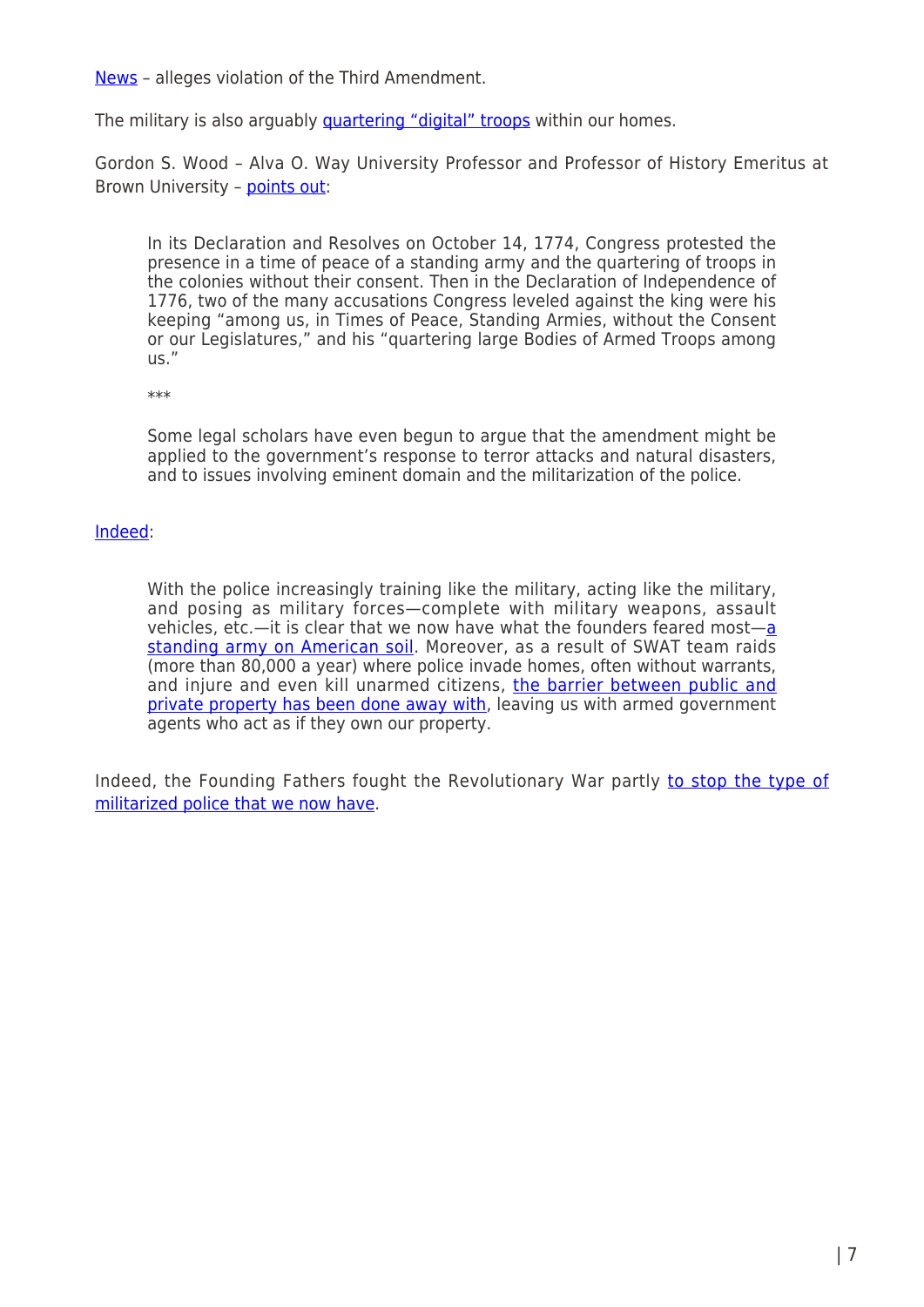

Photo Caption: Painting by Anthony Freda: [www.AnthonyFreda.com.](http://www.anthonyfreda.com/)

Fourth Amendment

The 4th Amendment prevents unlawful search and seizure:

The right of the people to be secure in their persons, houses, papers, and effects, against unreasonable searches and seizures, shall not be violated, and no Warrants shall issue, but upon probable cause, supported by Oath or affirmation, and particularly describing the place to be searched, and the persons or things to be seized.

But the government is [spying on](http://www.washingtonsblog.com/2013/10/security-expert-the-details-matter-less-and-less-we-have-to-assume-that-the-nsa-has-everyone-who-uses-electronic-communications-under-constant-surveillance.html) [everything](http://www.washingtonsblog.com/2013/10/security-expert-the-details-matter-less-and-less-we-have-to-assume-that-the-nsa-has-everyone-who-uses-electronic-communications-under-constant-surveillance.html) [we do](http://www.washingtonsblog.com/2013/10/security-expert-the-details-matter-less-and-less-we-have-to-assume-that-the-nsa-has-everyone-who-uses-electronic-communications-under-constant-surveillance.html) ... [without](http://www.washingtonsblog.com/2013/10/nsa-spying-did-not-result-in-one-stopped-terrorist-plot-and-the-government-actually-did-spy-on-the-bad-guys-before-911.html) [any real](http://www.washingtonsblog.com/2013/10/nsa-spying-did-not-result-in-one-stopped-terrorist-plot-and-the-government-actually-did-spy-on-the-bad-guys-before-911.html) [benefit](http://www.washingtonsblog.com/2013/10/nsa-spying-did-not-result-in-one-stopped-terrorist-plot-and-the-government-actually-did-spy-on-the-bad-guys-before-911.html) or [justification](http://www.washingtonsblog.com/2014/06/spying-different-time.html) (and [see this](http://gizmodo.com/maryland-police-used-an-indiscriminate-cellphone-spy-to-1774831661)).

By one estimate, the average American going about his daily business on any given day will be monitored, surveilled, spied on and tracked in [more than 20 different ways,](http://www.washingtonsblog.com/2016/05/given-day-average-american-going-daily-business-will-monitored-surveilled-spied-tracked-20-different-ways-government-corporate-eyes-ears.html) by both government and corporate eyes and ears.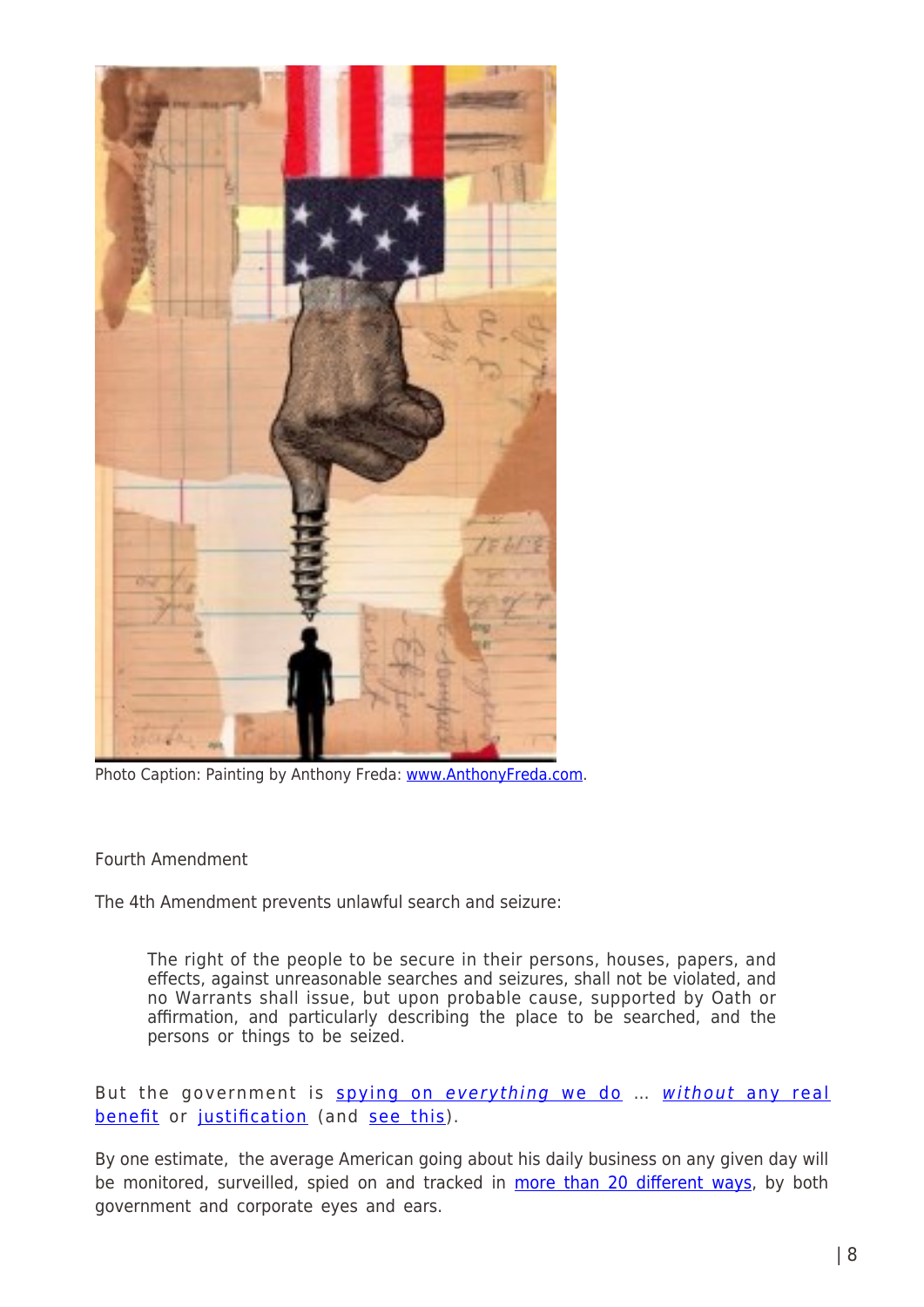(And things are [getting worse,](https://theintercept.com/2016/05/03/nsa-and-cia-double-their-warrantless-searches-on-americans-in-two-years/) and the government will [greatly expand](http://www.washingtonsblog.com/2016/02/whole-point-internet-things-big-brother-can-spy.html) its spying in the near future.)

Indeed, experts say that the type of spying being carried out by the NSA and other agencies is exactly the kind of thing which [King George imposed on the American colonists … which](http://www.washingtonsblog.com/2013/07/nsa-spying-is-exactly-the-kind-of-thing-which-caused-the-revolutionary-war-against-king-george.html) [led to the Revolutionary War](http://www.washingtonsblog.com/2013/07/nsa-spying-is-exactly-the-kind-of-thing-which-caused-the-revolutionary-war-against-king-george.html).

And many Constitutional experts - such as **[Jonathan Turley](http://jonathanturley.org/2013/04/29/the-pavlovian-politics-of-terror/)** - think that the police went too far in Boston with [lockdowns and involuntary door-to-door searches.](http://www.washingtonsblog.com/2013/04/did-the-military-and-police-go-too-far-in-locking-down-boston-and-conducting-involuntary-door-to-door-searches.html)

# [In reality](http://www.washingtonsblog.com/2015/09/give-me-liberty-or-give-me-death-the-loss-of-our-freedoms-in-the-wake-of-911.html):

The Fourth Amendment has suffered the greatest damage in recent years and been all but eviscerated by an unwarranted expansion of police powers that include strip searches and even anal and vaginal searches of citizens, surveillance and intrusions justified in the name of fighting terrorism, as well as the outsourcing of otherwise illegal activities to[private contractors](http://reason.com/blog/2014/09/11/constitution-cramp-your-law-enforcement). Case in point: Texas police forced a 21-year-old woman to undergo a[warrantless](http://www.chron.com/news/houston-texas/houston/article/Woman-claims-constitutional-violation-in-vaginal-6431919.php) [vaginal search](http://www.chron.com/news/houston-texas/houston/article/Woman-claims-constitutional-violation-in-vaginal-6431919.php) by the side of the road after she allegedly "rolled" through a stop sign.

The use of [civil asset forfeiture schemes](http://www.cbc.ca/news/world/american-shakedown-police-won-t-charge-you-but-they-ll-grab-your-money-1.2760736) to swell the coffers of police forces has also continued to grow in popularity among cash-strapped states. The federal government continues to strong-arm corporations into providing it with access to Americans' private affairs, from emails and online transactions to banking and web surfing. Coming in the wake of massive leaks about the inner workings of the NSA and the massive secretive surveillance state, it was revealed that the government threatened to fine Yahoo \$250,000 every day for failing to comply with the NSA's mass data collection program known as[PRISM](http://www.wired.com/2014/09/feds-yahoo-fine-prism/). Meanwhile, [AT&T has enjoyed a profitable and "extraordinary, decades-long"](http://www.theguardian.com/us-news/2015/aug/15/att-nsa-internet-surveillance-new-york-times-propublica) [relationship with the NSA](http://www.theguardian.com/us-news/2015/aug/15/att-nsa-internet-surveillance-new-york-times-propublica).

The technological future appears to pose even greater threats to what's left of our Fourth Amendment rights, with advances in biometric identification and microchip implants on the horizon making it that much easier for the government to track not only our movements and cyber activities but our very cellular beings. Barclays has already begun using a [finger-scanner](http://www.zerohedge.com/news/2014-09-10/era-widespread-biometric-indentification-and-microchip-implants-here) as a form of two-step authentication to give select customers access to their accounts. Similarly, Motorola has been developing thin "[digital tattoos](http://www.zerohedge.com/news/2014-09-10/era-widespread-biometric-indentification-and-microchip-implants-here)" that will ensure that a phone's owner is the only person who may unlock it. Not to be overlooked are the aerial spies—[surveillance drones—](https://www.justsecurity.org/25657/big-business-police-surveillance-technology/)about to take to the skies in coming years, as well as the [Drive Smart programs](http://www.silive.com/opinion/columns/index.ssf/2015/09/dots_drive_smart_volunteering.html) that will spy on you (your speed, movements, passengers, etc.) while you travel the nation's highways and byways.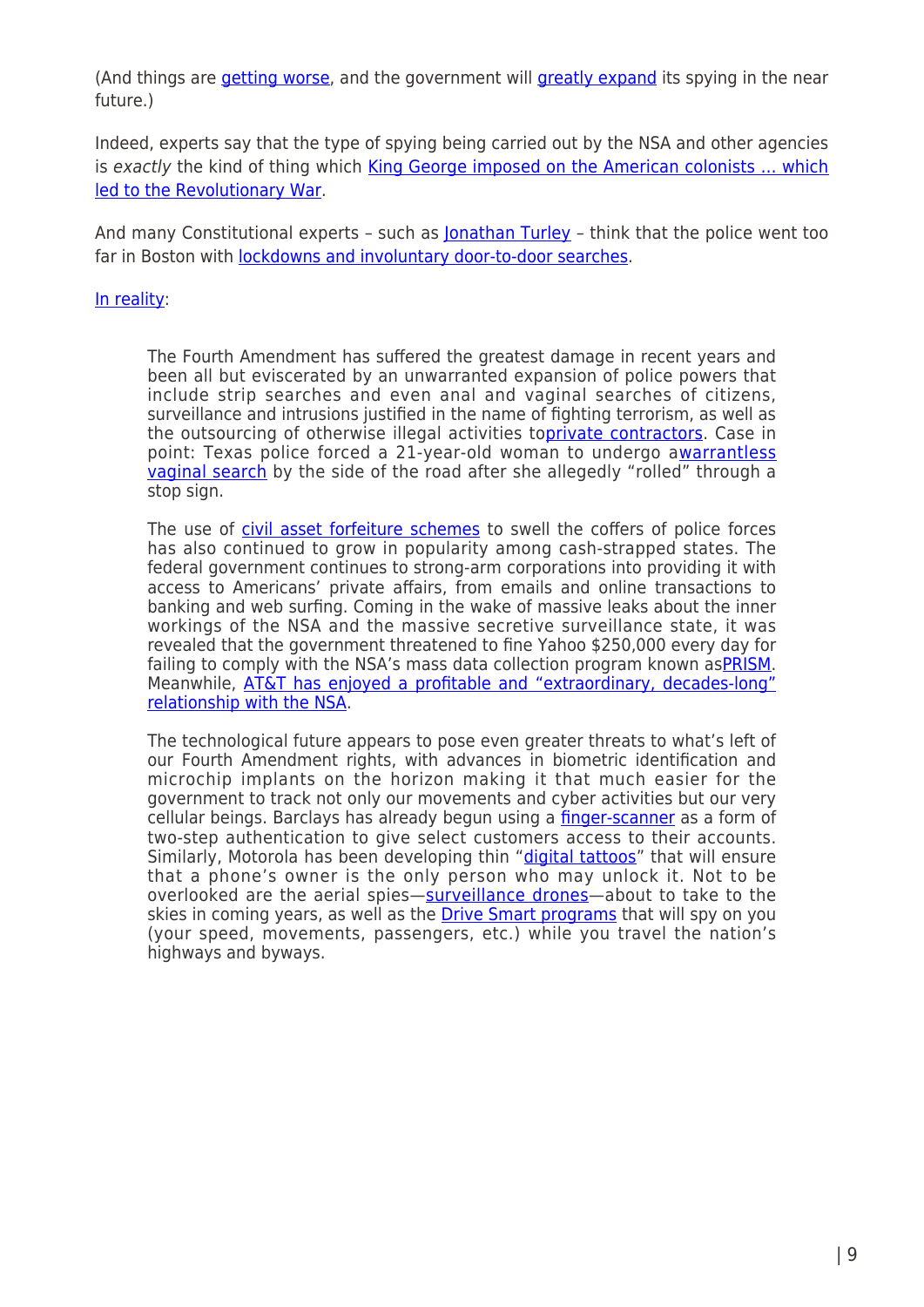

Paintings by Anthony Freda: [www.AnthonyFreda.com](http://www.anthonyfreda.com/).

Fifth Amendment

The 5th Amendment addresses due process of law, eminent domain, double jeopardy and grand jury:

No person shall be held to answer for a capital, or otherwise infamous crime, unless on a presentment or indictment of a Grand Jury, except in cases arising in the land or naval forces, or in the Militia, when in actual service in time of War or public danger; nor shall any person be subject for the same offense to be twice put in jeopardy of life or limb; nor shall be compelled in any criminal case to be a witness against himself, nor be deprived of life, liberty, or property, without due process of law; nor shall private property be taken for public use, without just compensation.

But the American government has shredded the 5th Amendment by [subjecting us to](http://www.theatlantic.com/politics/archive/2012/12/scandal-alert-congress-is-quietly-abandoning-the-5th-amendment/266498/) [indefinite detentiona](http://www.theatlantic.com/politics/archive/2012/12/scandal-alert-congress-is-quietly-abandoning-the-5th-amendment/266498/)nd [taking away our due process rights.](http://www.washingtonsblog.com/2012/08/governments-indefinitely-detaining-citizens-in-psychiatric-wards-without-due-process-of-law.html)

The government claims the right to [assassinate or indefinitely detain any American citizen](http://www.washingtonsblog.com/2011/12/constitutional-expert-president-obama-says-that-he-can-kill-you-on-his-own-discretion-he-can-jail-you-indefinitely-on-his-own-discretion.html) [on U.S. citizen without any due process](http://www.washingtonsblog.com/2011/12/constitutional-expert-president-obama-says-that-he-can-kill-you-on-his-own-discretion-he-can-jail-you-indefinitely-on-his-own-discretion.html). And [see this](http://www.washingtonsblog.com/2012/10/the-same-secret-government-agency-which-spies-on-all-americans-also-decides-who-gets-assassinated-by-drones.html).

For example, American citizens are being detained in [Guantanamo-like conditions in](http://www.theguardian.com/us-news/2015/feb/24/chicago-police-detain-americans-black-site?CMP=share_btn_tw) [Chicago](http://www.theguardian.com/us-news/2015/feb/24/chicago-police-detain-americans-black-site?CMP=share_btn_tw) … including:

- **Brutality**
- Being held in secret
- Not even telling a suspect's lawyer whether his client is being held?

And see [this,](http://www.nytimes.com/2014/11/29/world/americas/un-torture-panel-concerns-with-united-states-security-practices.html) [this](http://en.wikipedia.org/wiki/Torture_in_the_United_States) and [this.](http://ccrjustice.org/solitary-factsheet)

As such, the government is certainly depriving people of life, liberty, or property, without due process of law.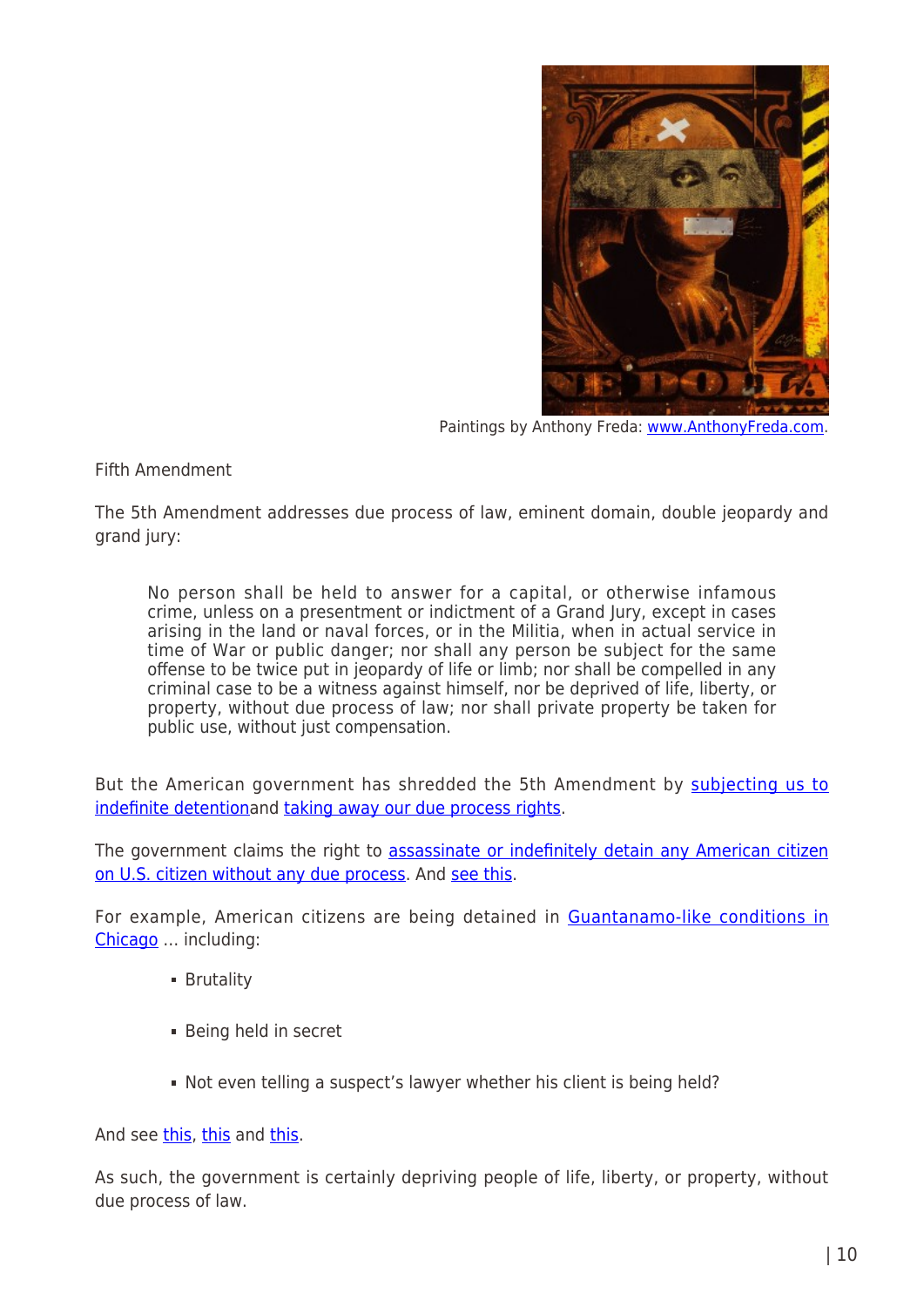There are additional corruptions of 5th Amendment rights – such as property being taken for *[private](http://www.ij.org/new-london-connecticut-release-7-12-2005)purposes*. And the right to remain silent [is gone](http://www.slate.com/articles/news_and_politics/jurisprudence/2013/06/salinas_v_texas_right_to_remain_silent_supreme_court_right_to_remain_silent.html).

The percentage of prosecutions in which a defendant is denied a grand jury is difficult to gauge, as there i[sso much secrecy](http://www.washingtonsblog.com/2013/01/u-s-government-claims-that-the-situation-is-so-complicated-and-dangerous-that-it-must-act-on-secret-information-just-like-the-nazis.html) surrounding many [terrorism trials](http://www.washingtonsblog.com/2013/01/911-military-trial-judge-frustrated-by-government-censorship-like-the-911-commissioners.html).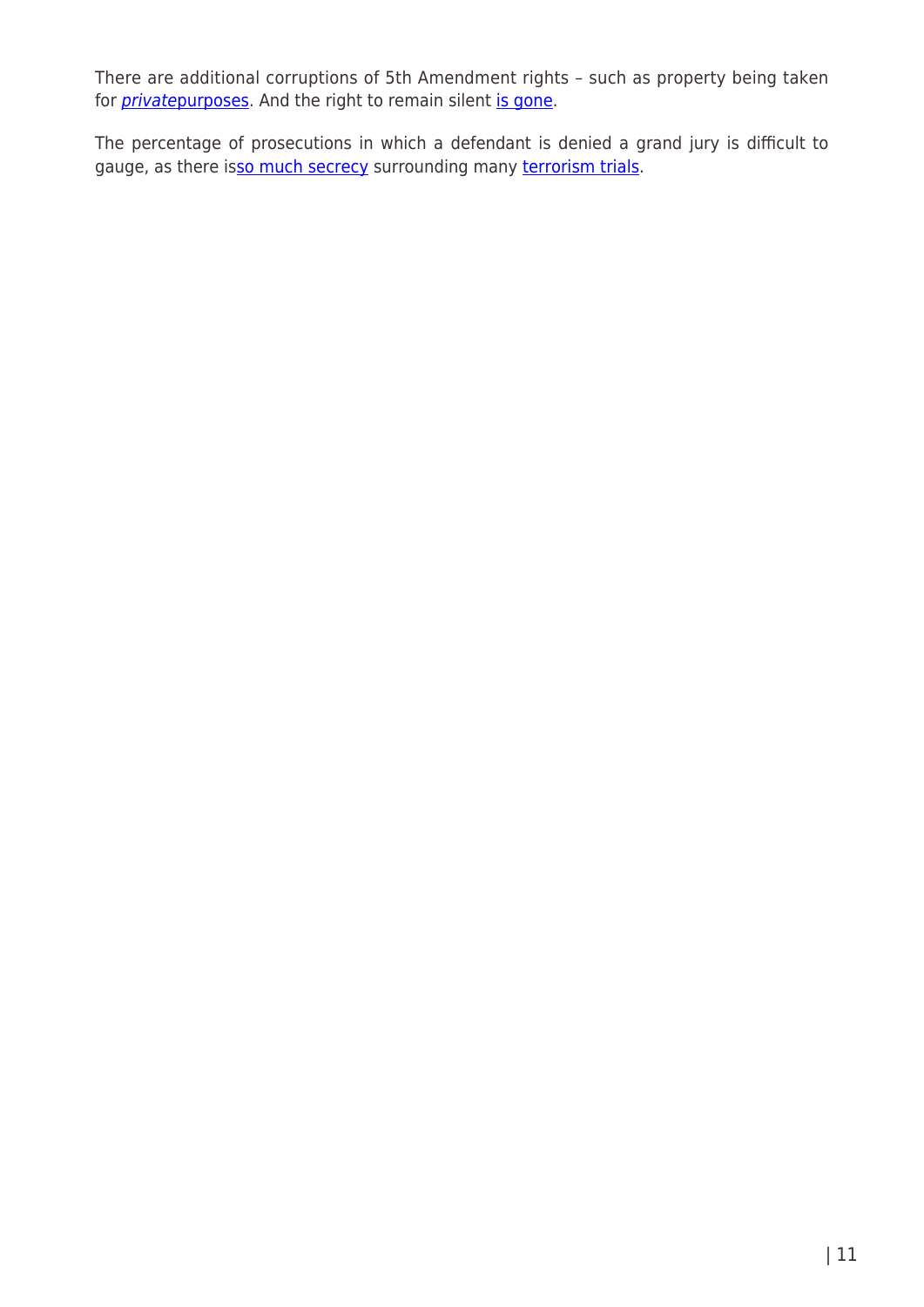

Image by **[William Banzai](http://williambanzai7.blogspot.com/)**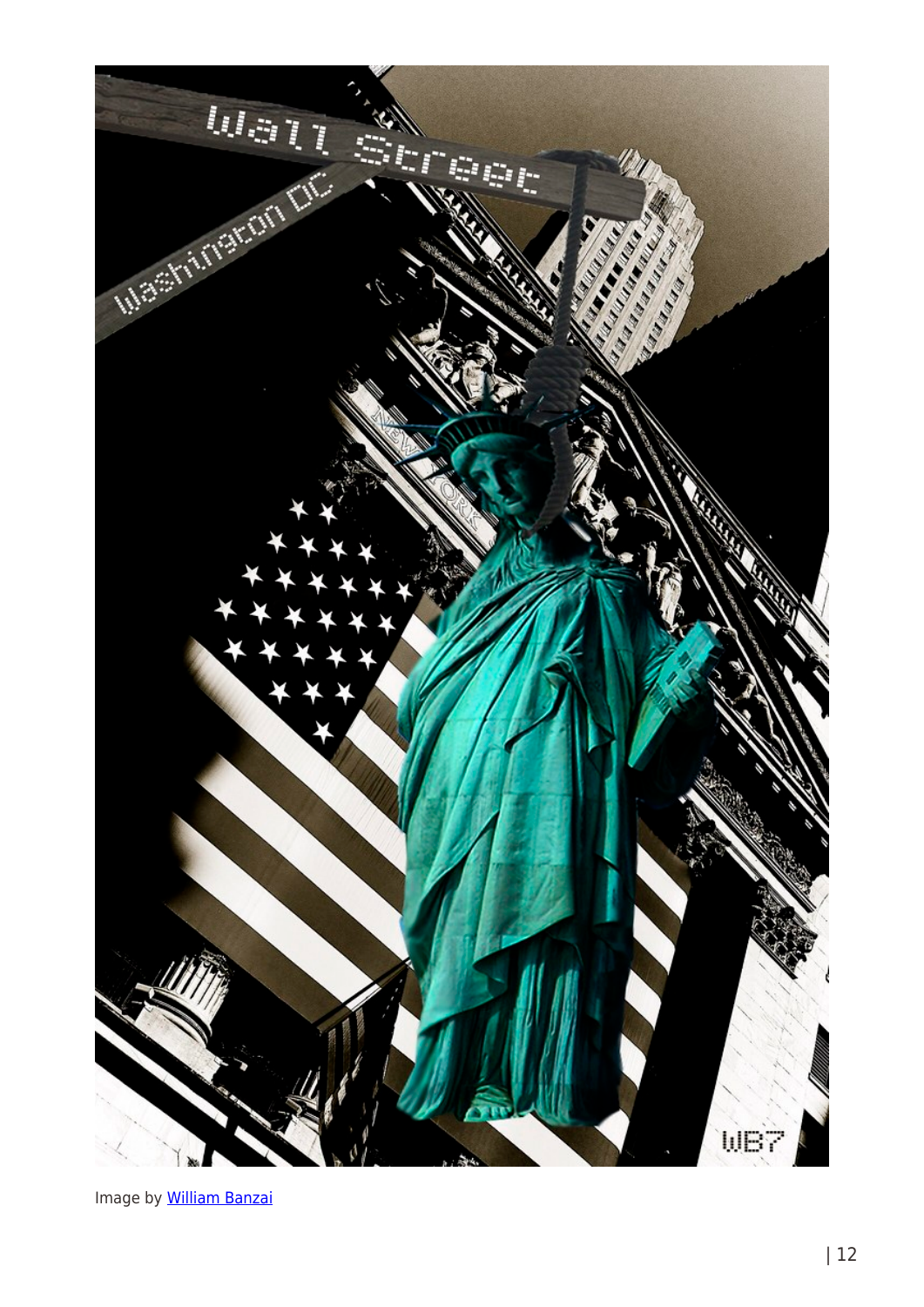Sixth Amendment

The 6th Amendment guarantees the right to a speedy and public trial, by an impartial jury in the location where the crime allegedly occurred, to hear the criminal charges levied against us and to be able to confront the witnesses who have testified against us, as well as speedy criminal trials, and a public defender for those who cannot hire an attorney:

In all criminal prosecutions, the accused shall enjoy the right to a speedy and public trial, by an impartial jury of the State and district wherein the crime shall have been committed, which district shall have been previously ascertained by law, and to be informed of the nature and cause of the accusation; to be confronted with the witnesses against him; to have compulsory process for obtaining witnesses in his favor, and to have the Assistance of Counsel for his defence.

Subjecting people to *indefinite detention* or [assassination](http://www.washingtonsblog.com/2011/12/constitutional-expert-president-obama-says-that-he-can-kill-you-on-his-own-discretion-he-can-jail-you-indefinitely-on-his-own-discretion.html) obviously violates the 6th Amendment right to a speedy and public jury trial. In both cases, the defendants is "disposed of" without ever receiving anytrial at all … let alone a speedy or public one. In neither case do they get a jury, a defense lawyer, or the right to call their own witnesses. And they often never even *hear* the charges against them.

Indefinite detentions usually don't occur where the alleged crime occurred, but at a black site.

More and more commonly, the government prosecutes cases [based upon "secret](http://www.washingtonsblog.com/2013/01/u-s-government-claims-that-the-situation-is-so-complicated-and-dangerous-that-it-must-act-on-secret-information-just-like-the-nazis.html) [evidence"](http://www.washingtonsblog.com/2013/01/u-s-government-claims-that-the-situation-is-so-complicated-and-dangerous-that-it-must-act-on-secret-information-just-like-the-nazis.html) that they don't show to the defendant … or sometimes even the judge hearing the case.

The government uses "secret evidence" to [spy on Americans](http://www.hofstralawreview.org/2012/05/15/secret-evidence-is-slowly-eroding-the-adversary-system-cipa-and-fisa-in-the-courts/), prosecute [leaking](http://www.politico.com/blogs/joshgerstein/1011/Judge_OKs_secret_evidence_for_CIA_leak_trial.html) or [terrorism](http://www.foxnews.com/us/2012/02/08/judge-secret-evidence-ok-in-iraqi-in-terror-case/) charges (even against [U.S. soldiers](http://news.antiwar.com/2011/12/19/manning-hearing-moves-into-secret-sessions/)) and even [assassinate](http://www.salon.com/2011/10/06/execution_by_secret_wh_committee/) [people.](http://www.salon.com/2011/10/06/execution_by_secret_wh_committee/) And see [this](http://www.wtsp.com/news/local/story.aspx?storyid=67898) and [this](http://www.dailykos.com/story/2011/04/27/970634/-Wikileaks-Documents-Reveal-Hazards-of-Blindly-Relying-on-Secret-Evidence#).

[Secret witnesses](http://www.nytimes.com/2002/06/08/opinion/a-new-court-for-terrorism.html) are being used in some cases. And sometimes lawyers are [not even](http://www.washingtonsblog.com/2009/08/well-known-lawyer-discusses-justice-department-shenanigans.html) [allowed to read their own briefs](http://www.washingtonsblog.com/2009/08/well-known-lawyer-discusses-justice-department-shenanigans.html).

Indeed, even the [laws](http://www.washingtonsblog.com/2011/05/weve-gone-from-nation-of-laws-to-nation.html) [themselves](http://www.washingtonsblog.com/2011/05/weve-gone-from-nation-of-laws-to-nation.html) [are now starting to be kept secret](http://www.washingtonsblog.com/2011/05/weve-gone-from-nation-of-laws-to-nation.html). And it's about to [get a](http://www.washingtonsblog.com/2012/06/international-treaty-negotiated-in-secret-even-hiding-the-terms-from-congressmen-with-every-reason-to-see-them-threatens-to-destroy-national-sovereignty.html) [lot worse.](http://www.washingtonsblog.com/2012/06/international-treaty-negotiated-in-secret-even-hiding-the-terms-from-congressmen-with-every-reason-to-see-them-threatens-to-destroy-national-sovereignty.html)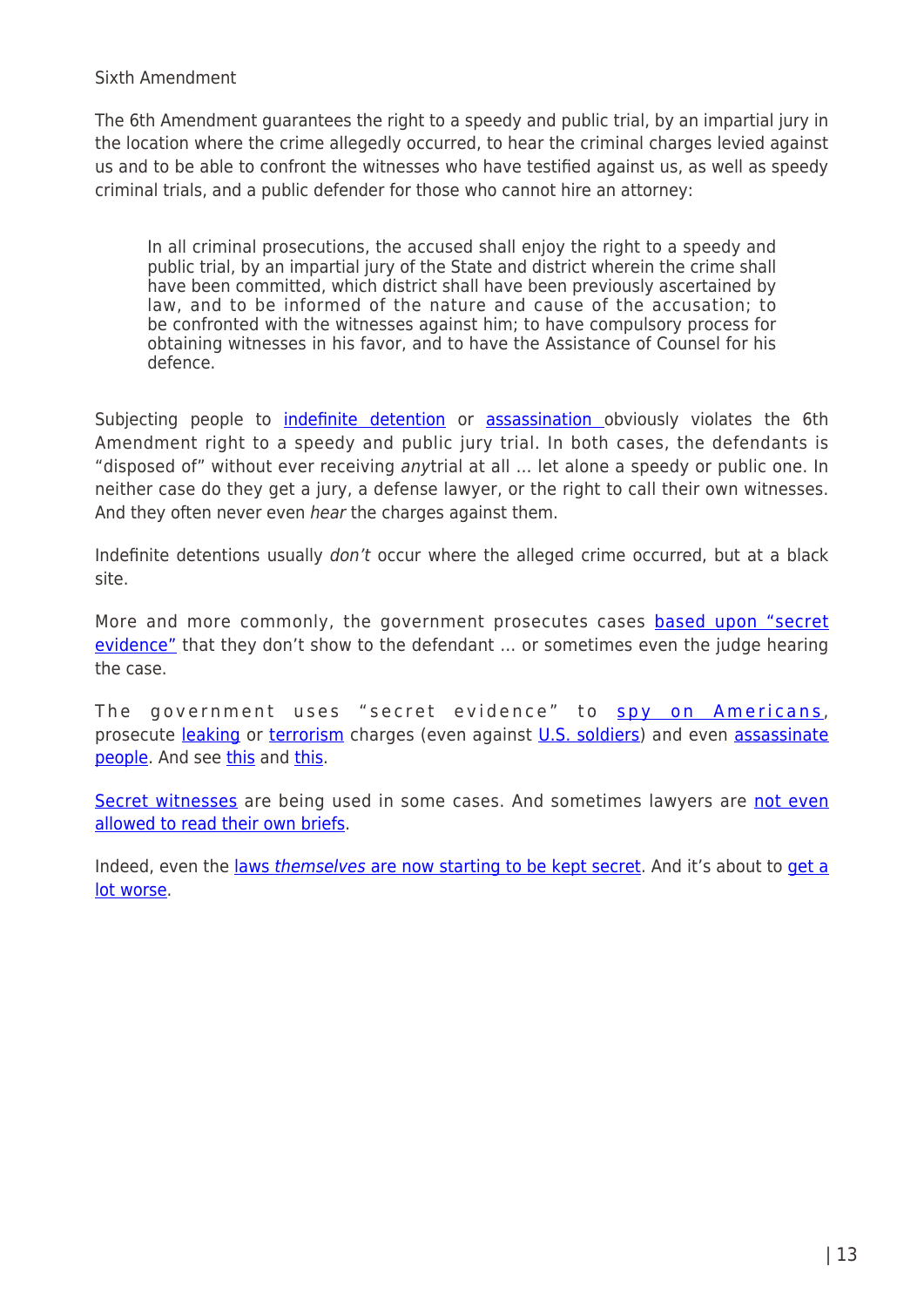

Moreover, government is ["laundering" information gained through mass](http://www.washingtonsblog.com/2013/12/former-top-nsa-official-now-police-state.html) [surveillance](http://www.washingtonsblog.com/2013/12/former-top-nsa-official-now-police-state.html) through other agencies, with an agreement that the agencies will ["recreate"](http://www.washingtonsblog.com/2014/06/senior-nsa-manager-police-state-worse-stasi-east-germany.html) [the evidence in a "parallel construction"](http://www.washingtonsblog.com/2014/06/senior-nsa-manager-police-state-worse-stasi-east-germany.html) … so they don't have to admit that the evidence came from unconstitutional spying. This data laundering is getting [worse](http://www.nytimes.com/2016/02/26/us/politics/obama-administration-set-to-expand-sharing-of-data-that-nsa-intercepts.html) and [worse](https://www.washingtonpost.com/news/the-watch/wp/2016/03/10/surprise-nsa-data-will-soon-routinely-be-used-for-domestic-policing-that-has-nothing-to-do-with-terrorism/).

A former top NSA official says that this is the opposite of following the Fourth Amendment, but is a "totalitarian process" which shows that we're in a "police state". (A second former top NSA official[agrees](http://www.washingtonsblog.com/2014/06/senior-nsa-manager-police-state-worse-stasi-east-germany.html).)

And there are [two systems of justice in America](http://www.washingtonsblog.com/2011/04/america-is-a-failed-state-with-a-dual-justice-system-one-for-ordinary-people-and-then-one-for-people-with-money-and-enormous-wealth-and-power.html) ... one for the big banks and other fatcats, and [one for everyone else](http://www.guardian.co.uk/commentisfree/2012/dec/12/hsbc-prosecution-fine-money-laundering). The government made it [official policy](http://www.washingtonsblog.com/2011/11/obama-prosecuting-fewer-financial-crimes-than-under-either-bush-presidency.html) [not](http://www.washingtonsblog.com/2011/11/obama-prosecuting-fewer-financial-crimes-than-under-either-bush-presidency.html) [to prosecute fraud,](http://www.washingtonsblog.com/2011/11/obama-prosecuting-fewer-financial-crimes-than-under-either-bush-presidency.html) even though fraud is themain business model adopted by Wall Street. Indeed, the **[biggest](”http://www.washingtonsblog.com/2012/07/11869.html”>giant)** [financial crime in world history,](”http://www.washingtonsblog.com/2012/07/11869.html”>giant) th[elargest insider trading scandal of all time](http://www.washingtonsblog.com/2012/07/libor-the-largest-insider-trading-scandal-ever.html), illegal [raiding](http://www.washingtonsblog.com/2012/03/mf-global-personally-ordered-transfer-of-customer-funds.html) [of customer accounts](http://www.washingtonsblog.com/2012/03/mf-global-personally-ordered-transfer-of-customer-funds.html) and [blatant financing of drug cartels and terrorists](http://www.washingtonsblog.com/2012/12/even-the-mainstream-media-finally-awakens-to-the-fact-that-big-banks-are-criminal-enterprises.html) have all been committed recently without any real criminal prosecution or jail time.

On the other hand, government prosecutors are using the legal system to [crush dissent](http://www.washingtonsblog.com/2012/02/government-uses-anti-terror-laws-to-crush-dissent-and-help-big-business.html) and to [silence whistleblowers](http://www.washingtonsblog.com/2012/04/obama-has-prosecuted-more-whistleblowers-than-all-other-presidents-combined.html).

And some of the nation's most powerful judges have lost their [in](http://www.washingtonsblog.com/2010/11/does-the-justice-system-actually-dispense-justice-or-does-it-just-serve-the-powers-that-be-like-the-other-branches-of-government.html)dependence ... and are in [bed with the powers-that-be](http://www.washingtonsblog.com/2010/11/does-the-justice-system-actually-dispense-justice-or-does-it-just-serve-the-powers-that-be-like-the-other-branches-of-government.html).

Constitutional lawyer John Whitehead [explains](http://www.washingtonsblog.com/2015/09/give-me-liberty-or-give-me-death-the-loss-of-our-freedoms-in-the-wake-of-911.html):

The Fifth Amendment and the Sixth Amendment work in tandem. These amendments supposedly ensure that you are innocent until proven guilty, and government authorities cannot deprive you of your life, your liberty or your property without the right to an attorney and a fair trial before a civilian judge. However, in the new suspect society in which we live, where surveillance is the norm, these fundamental principles have been upended. Certainly, if the government can arbitrarily freeze, seize or lay claim to your property (money, land or possessions) under government asset forfeiture schemes, you have no true rights. That's the crux of a [case before the U.S. Supreme](http://www.wnd.com/2015/08/now-feds-targeting-2-more-constitutional-rights/) [Court](http://www.wnd.com/2015/08/now-feds-targeting-2-more-constitutional-rights/) challenging the government's use of asset forfeiture to strip American citizens of the funds needed to hire a defense attorney of their choosing.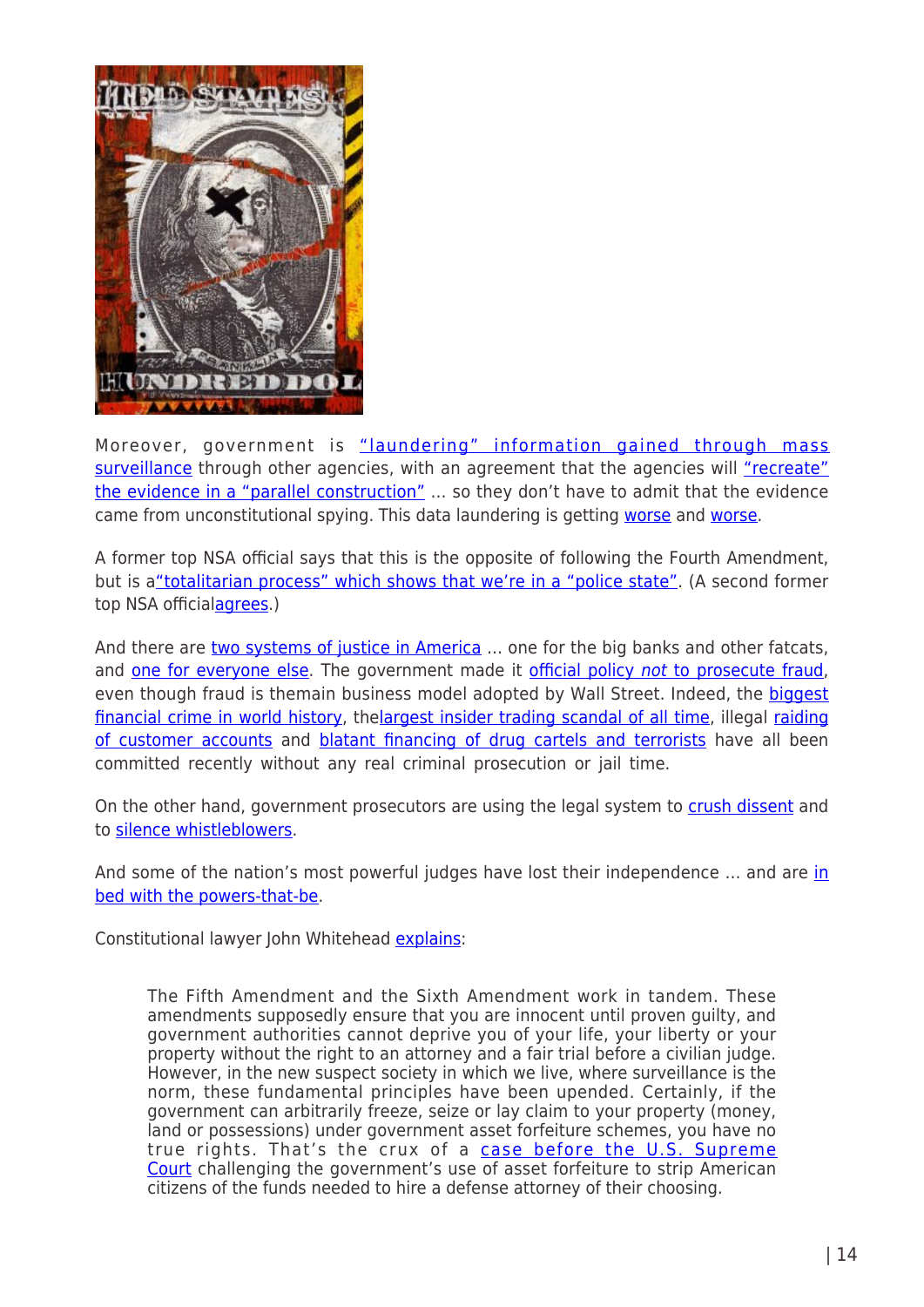#### Seventh Amendment

The 7th Amendment guarantees trial by jury in federal court for civil cases:

In Suits at common law, where the value in controversy shall exceed twenty dollars, the right of trial by jury shall be preserved, and no fact tried by a jury, shall be otherwise re-examined in any Court of the United States, than according to the rules of the common law.

But there are [two systems of justice in America](http://www.washingtonsblog.com/2011/04/america-is-a-failed-state-with-a-dual-justice-system-one-for-ordinary-people-and-then-one-for-people-with-money-and-enormous-wealth-and-power.html) … [one for the big banks and other fatcats,](http://www.democracynow.org/2014/4/15/who_goes_to_jail_matt_taibbi) and [one for everyone else.](http://www.guardian.co.uk/commentisfree/2012/dec/12/hsbc-prosecution-fine-money-laundering) So good luck going after the powers-that-be.

And the World Justice Project – a bipartisan, independent group with honorary chairs including numerous current and former Supreme Court Justices – released a report saying that Americans have less access to justice than most wealthy countries … and many developing nations. The report [finds](http://www.washingtonsblog.com/2012/11/americans-have-less-access-to-justice-than-botswanans-and-are-more-abused-by-police-than-kazakhstanis.html) that Americans have less access to justice than Botswanans, and that only the wealthy have the resources to protect rights using the court system:

 $\mathbb{E}$  [F](http://www.washingtonsblog.com/wp-content/uploads/2012/11/Access-Civil-Justice-High-Income.jpg)or example, Germans sue equally whether they are rich or poor ... but in America, only the wealthy have the resources to protect rights using the court system:

 $\pmb{\times}$ 

(And the [austerity caused](http://www.washingtonsblog.com/2012/12/its-not-a-fiscal-cliff-its-the-descent-into-lawless-anarchy.html) by the [highest levels of inequality in world history](http://www.washingtonsblog.com/2014/04/work-living-level-inequality-u-s-writes-piketty-probably-higher-society-time-past-anywhere-world.html) – which are in turn is caused by [socialist](http://www.washingtonsblog.com/2013/11/qe-wall-street-bailout.html) [actions](http://www.washingtonsblog.com/2009/10/capitalism-socialism-or-fascism.html) by our government, which have [destroyed the Founding](http://www.washingtonsblog.com/2010/10/the-founding-fathers-vision-of-prosperity-has-been-destroyed.html) [Fathers' vision](http://www.washingtonsblog.com/2010/10/the-founding-fathers-vision-of-prosperity-has-been-destroyed.html) of prosperity – is causing severe budget cuts to the courts, resulting in the wheels of justice slowing down considerably.)

Federal judges have also recently decided that they can [pre-judge cases before the plaintiff](http://www.washingtonsblog.com/2009/12/is-america-still-a-nation-of-laws.html) [even has the chance to conduct discovery](http://www.washingtonsblog.com/2009/12/is-america-still-a-nation-of-laws.html) … and throw cases out if they don't like plaintiff's case.

# [And](http://www.washingtonsblog.com/2015/09/give-me-liberty-or-give-me-death-the-loss-of-our-freedoms-in-the-wake-of-911.html):

The populace has no idea of what's in the Constitution—civic education has virtually disappeared from most school curriculums—that inevitably translates to an *[ignorant jury](http://volokh.com/2013/08/23/forthcoming-article-jury-ignorance-political-ignorance/)incapable of distinguishing justice and the law from their* own preconceived notions and fears. However, as a growing number of citizens are coming to realize, the power of the jury to nullify the government's actions—and thereby help balance the scales of justice—is not to be underestimated. [Jury nullification](https://www.washingtonpost.com/news/volokh-conspiracy/wp/2015/08/07/rethinking-jury-nullification/) reminds the government that it's "we the people" who can and should be determining what laws are just, what activities are criminal and who can be jailed for what crimes.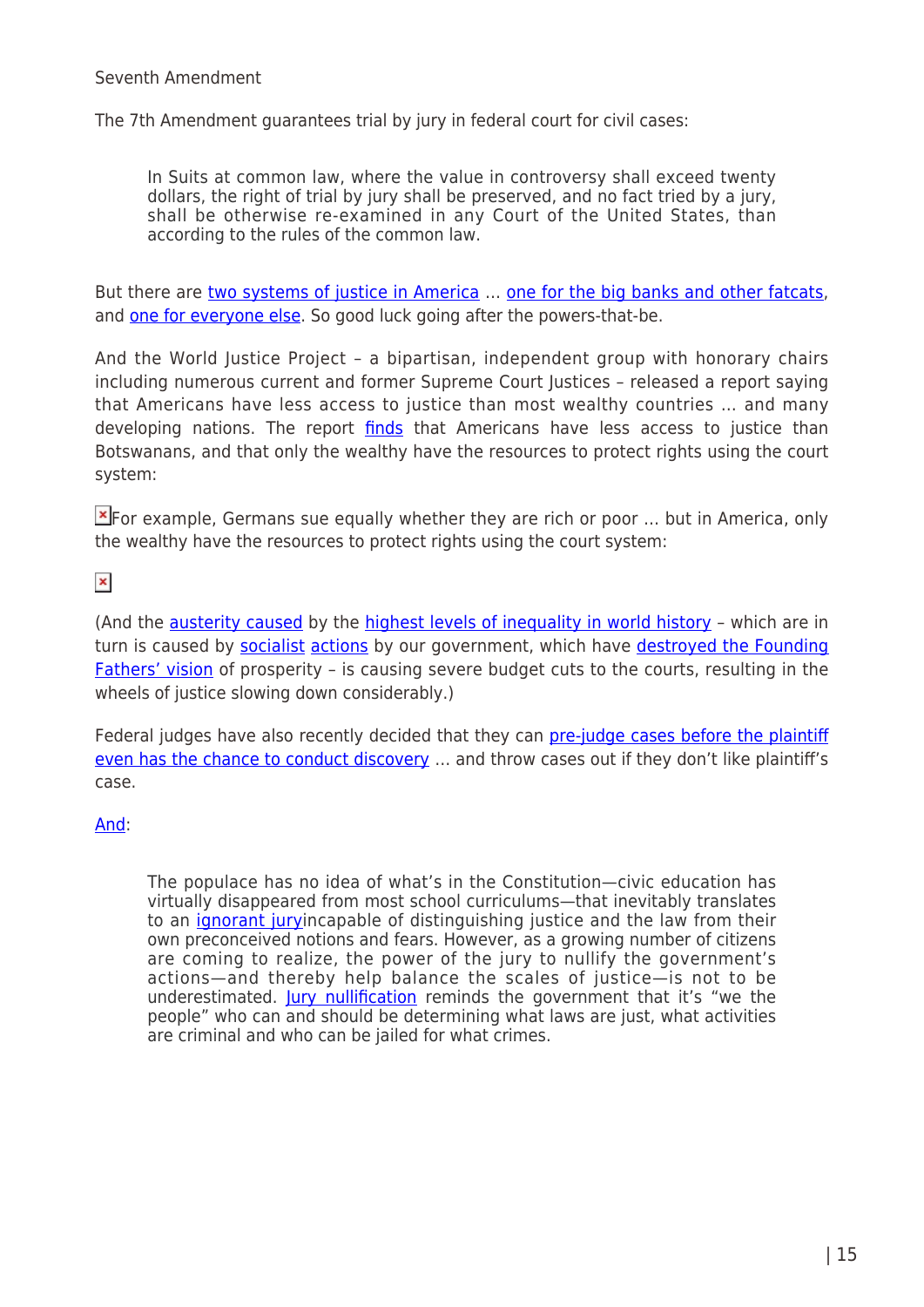

Painting by Anthony Freda: [www.AnthonyFreda.com](http://www.anthonyfreda.com/)

Eighth Amendment

The 8th Amendment prohibits cruel and unusual punishment:

Excessive bail shall not be required, nor excessive fines imposed, nor cruel and unusual punishments inflicted.

[Indefinite detention](http://www.theatlantic.com/politics/archive/2012/12/scandal-alert-congress-is-quietly-abandoning-the-5th-amendment/266498/) and [assassination](http://www.washingtonsblog.com/2011/12/constitutional-expert-president-obama-says-that-he-can-kill-you-on-his-own-discretion-he-can-jail-you-indefinitely-on-his-own-discretion.html) are obviously cruel and unusual punishment.

The widespread system of torture carried out in the last 10 years - with the [help of other](http://en-maktoob.news.yahoo.com/cia-renditions-aided-54-countries-014932627.html) [countries](http://en-maktoob.news.yahoo.com/cia-renditions-aided-54-countries-014932627.html) –[violates the 8th Amendment](http://www.washingtonsblog.com/2009/12/is-america-still-a-nation-of-laws.html). Many want to [bring it back](http://www.washingtonsblog.com/2012/05/bipartisan-congressional-bill-would-authorize-the-use-of-propaganda-on-americans-living-inside-america-because-banning-propaganda-ties-the-hands-of-americas-diplomatic-officials-mil.html) … or at least [justify its](http://www.washingtonsblog.com/2013/01/debating-torture-is-like-debating-whether-rape-is-good.html) [past use](http://www.washingtonsblog.com/2013/01/debating-torture-is-like-debating-whether-rape-is-good.html).

While Justice Scalia *disingenuously argues* that torture does not constitute cruel and unusual punishment because it is meant to produce information – not punish – [he's wrong.](http://www.washingtonsblog.com/2012/04/9-torture-myths-debunked.html) It's not only cruel and unusual ... it is technically a [form of terrorism.](http://www.washingtonsblog.com/2009/05/torture-is-a-form-of-terrorism.html)

And [government whistleblowers are being cruelly and unusually punished](http://www.washingtonsblog.com/2013/02/government-protects-criminals-by-prosecuting-whistleblower-who-expose-wrongdoing.html) with unduly harsh sentences meant to intimidate anyone else from speaking out.

# [Moreover](http://www.washingtonsblog.com/2015/09/give-me-liberty-or-give-me-death-the-loss-of-our-freedoms-in-the-wake-of-911.html):

A California appeals court is being asked to consider "whether [years of](http://sanfrancisco.cbslocal.com/2015/08/31/california-court-to-rule-if-death-penalty-delays-are-cruel-unusual/) [unpredictable delays from conviction to execution](http://sanfrancisco.cbslocal.com/2015/08/31/california-court-to-rule-if-death-penalty-delays-are-cruel-unusual/)" constitute cruel and unusual punishment. For instance, although 900 individuals have been sentenced to death in California since 1978, only 13 have been executed.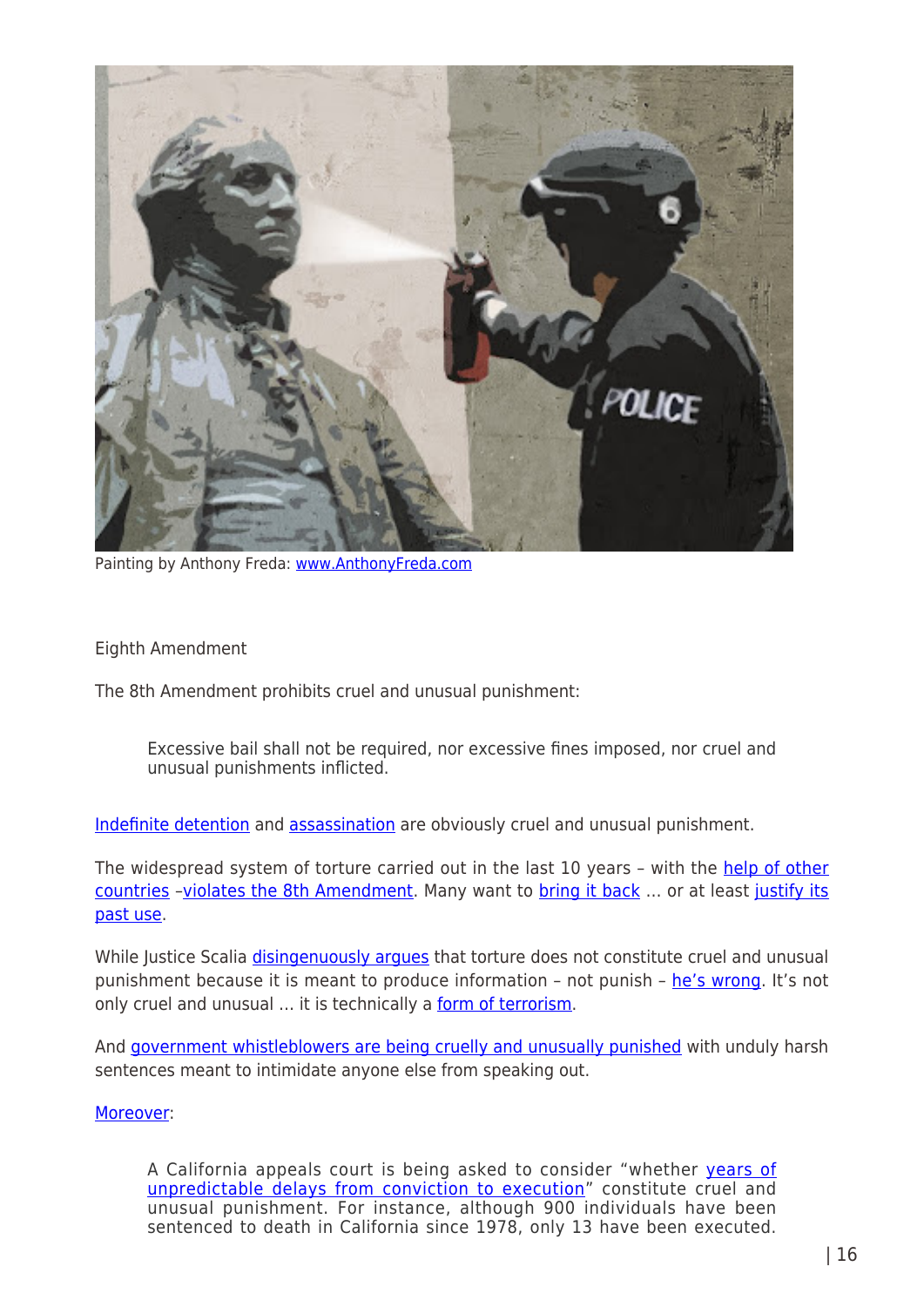As CBS News reports, "[More prisoners have died of natural causes on death](http://sanfrancisco.cbslocal.com/2015/08/31/california-court-to-rule-if-death-penalty-delays-are-cruel-unusual/) [row](http://sanfrancisco.cbslocal.com/2015/08/31/california-court-to-rule-if-death-penalty-delays-are-cruel-unusual/) than have perished in the death chamber."



Ninth Amendment

The 9th Amendment provides that people have other rights, even if they aren't specifically listed in the Constitution:

The enumeration in the Constitution, of certain rights, shall not be construed to deny or disparage others retained by the people.

We can debate what our inherent rights as human beings are. I believe they include the right to a level playing field, and access to non-toxic food and water. You may disagree.

But everyone agrees that the government should not actively encourage fraud and manipulation. However, the government - through its [malignant, symbiotic relation with big](http://www.washingtonsblog.com/2011/10/conservatives-and-liberals-agree-end-the-malignant-symbiotic-relationship-between-big-government-and-big-corporations.html) [corporations](http://www.washingtonsblog.com/2011/10/conservatives-and-liberals-agree-end-the-malignant-symbiotic-relationship-between-big-government-and-big-corporations.html) - is interfering with our aspirations for [economic freedom](http://www.washingtonsblog.com/2012/12/its-not-a-fiscal-cliff-its-the-descent-into-lawless-anarchy.html), [safe food and](http://www.washingtonsblog.com/2010/11/we-can-fix-america-if-we-focus-on-what-all-americans-liberals-and-conservatives-want.html) [water](http://www.washingtonsblog.com/2010/11/we-can-fix-america-if-we-focus-on-what-all-americans-liberals-and-conservatives-want.html) (instead of [arsenic-laden, genetically engineered junk\)](http://www.washingtonsblog.com/2013/02/genetically-engineered-meat-skirts-testing-because-its-treated-as-an-animal-drug.html), freedom from undue health hazards such as *[irradiation](http://www.washingtonsblog.com/2012/04/nuclear-power-is-expensive-and-bad-for-the-environment-it-is-really-being-pushed-because-it-is-good-for-making-bombs.html)* due to *government support* of archaic nuclear power designs, and a level playing field (as opposed to our crony capitalist system in which the [little guy](http://www.washingtonsblog.com/2011/08/by-choosing-the-big-banks-over-the-little-guy-the-government-is-dooming-both.html) [has no shot](http://www.washingtonsblog.com/2011/08/by-choosing-the-big-banks-over-the-little-guy-the-government-is-dooming-both.html) due to [redistribution of wealth](http://www.washingtonsblog.com/2013/02/more-rape-of-americans-by-elites-more-erosion-of-freedom.html) from the middle class to the super-elite, and government support of *white [collar](http://www.washingtonsblog.com/2012/07/regulators-sleep-with-industry-provided-prostitutes-while-they-pimp-out-the-american-people.html) [criminals](http://www.washingtonsblog.com/2012/07/corrupt-government-officials-should-be-in-jail-alongside-corrupt-banksters.html)*).

By working hand-in-glove with giant corporations to defraud us into paying for a lower quality of life, the government is trampling our basic rights as human beings.

#### Tenth Amendment

The 10th Amendment provides that powers not specifically given to the Federal government are reserved to the states or individual: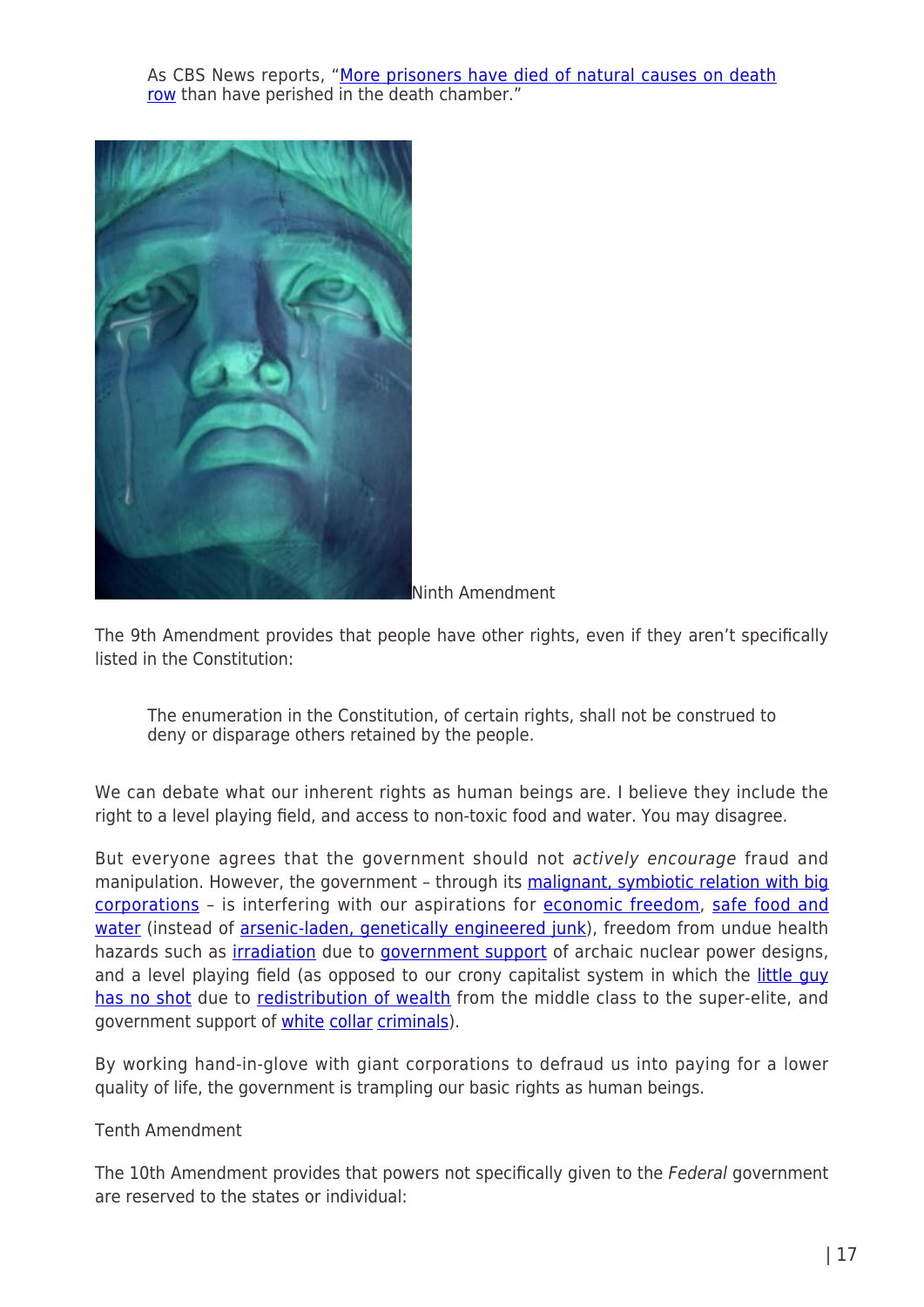The powers not delegated to the United States by the Constitution, nor prohibited by it to the States, are reserved to the States respectively, or to the people.

Two of the central principles of America's Founding Fathers are:

(1) The government is created and empowered with the consent of the people

and

(2) Separation of powers

Today, [most Americans believe](http://www.washingtonsblog.com/2013/02/majority-of-americans-say-federal-government-threatens-freedom.html) that the government is threatening - rather than *protecting - freedom.* We've become [more afraid of our government](http://www.washingtonsblog.com/2013/04/multiple-polls-americans-are-more-afraid-of-the-government-than-terrorists.html) than of terrorists, and believe that the government is no longer acting with the ["consent of the governed](http://www.washingtonsblog.com/2010/02/only-21-say-u-s-government-has-consent-of-the-governed-those-with-the-lowest-incomes-are-the-most-skeptical.html)".

And the federal government is trampling the separation of powers by stepping on the toes of the states and the people. For example, former head S&L prosecutor Bill Black – now a professor of law and economics – [notes](http://www.economonitor.com/blog/2012/09/the-race-to-the-bottom-produces-regulators-who-are-invertebrates-and-epidemics-of-fraud/):

The Federal Reserve Bank of New York and the resident examiners and regional staff of the Office of the Comptroller of the Currency [both] competed to weaken federal regulation and aggressively used the preemption doctrine to try to prevent state investigations of and actions against fraudulent mortgage lenders.

Indeed, the federal government is doing everything it can to stick its nose into every aspect of our lives … and [act like Big Brother](http://www.washingtonsblog.com/2012/12/moores-law-cheap-electronics-and-homeland-security-money-combine-to-create-big-brother.html).

Conclusion: While a few of the liberties enshrined in the Bill of Rights still exist, the vast majority are under heavy assault.

Other Constitutional Provisions … and The Declaration of Independence

In addition to the trampling of the Bill of Rights, the government has also [trashed the](http://www.washingtonsblog.com/2013/07/america-no-longer-has-a-functioning-judiciary.html) [separation of powers](http://www.washingtonsblog.com/2013/07/america-no-longer-has-a-functioning-judiciary.html) enshrined in the main body of the Constitution.

The government is also engaging in activities which the Founding Fathers fought against, such as taxation without representation ([here](http://www.washingtonsblog.com/2009/03/bailouts-are-taxation-without-representation.html) and [here\)](http://www.washingtonsblog.com/2011/08/the-super-congress-taxation-without-representation.html), [cronyism](http://www.washingtonsblog.com/2011/11/the-occupy-movement-is-protesting-the-same-thing-that-the-founding-fathers-protested-at-the-boston-tea-party.html), [deference to central](http://www.washingtonsblog.com/2013/03/stunning-facts-about-how-the-banking-system-really-works-and-how-it-is-destroying-america.html) [banks](http://www.washingtonsblog.com/2013/03/stunning-facts-about-how-the-banking-system-really-works-and-how-it-is-destroying-america.html), etc.

As the preamble to the **[Declaration of Independence](http://www.archives.gov/exhibits/charters/declaration_transcript.html)** shows, the American government is still carrying out many of the acts the Founding Fathers found most offensive:

He has kept among us, in times of peace, Standing Armies without the Consent of our legislatures. [Background [here](http://www.washingtonsblog.com/2014/08/founding-fathers-fought-war-stop-militarized-police.html) and [here](http://www.washingtonsblog.com/2011/11/the-founding-fathers-warned-against-standing-armies.html)]

He has affected to render the Military independent of and superior to the Civil power. [Background [here,](http://www.washingtonsblog.com/2014/03/senate-intelligence-chairman-think-im-chairman-intelligence-committee-just-say-want-give-control-al.html) [here](http://www.washingtonsblog.com/2013/10/chairman-of-the-senate-judiciary-committee-we-get-more-info-on-nsa-spying-in-the-newspapers-than-in-classified-briefings.html), [here](http://www.washingtonsblog.com/2014/03/deep-state.html), [here](http://www.washingtonsblog.com/2014/11/now-longest-continuous-period-war-american-history.html) and here]

\*\*\*